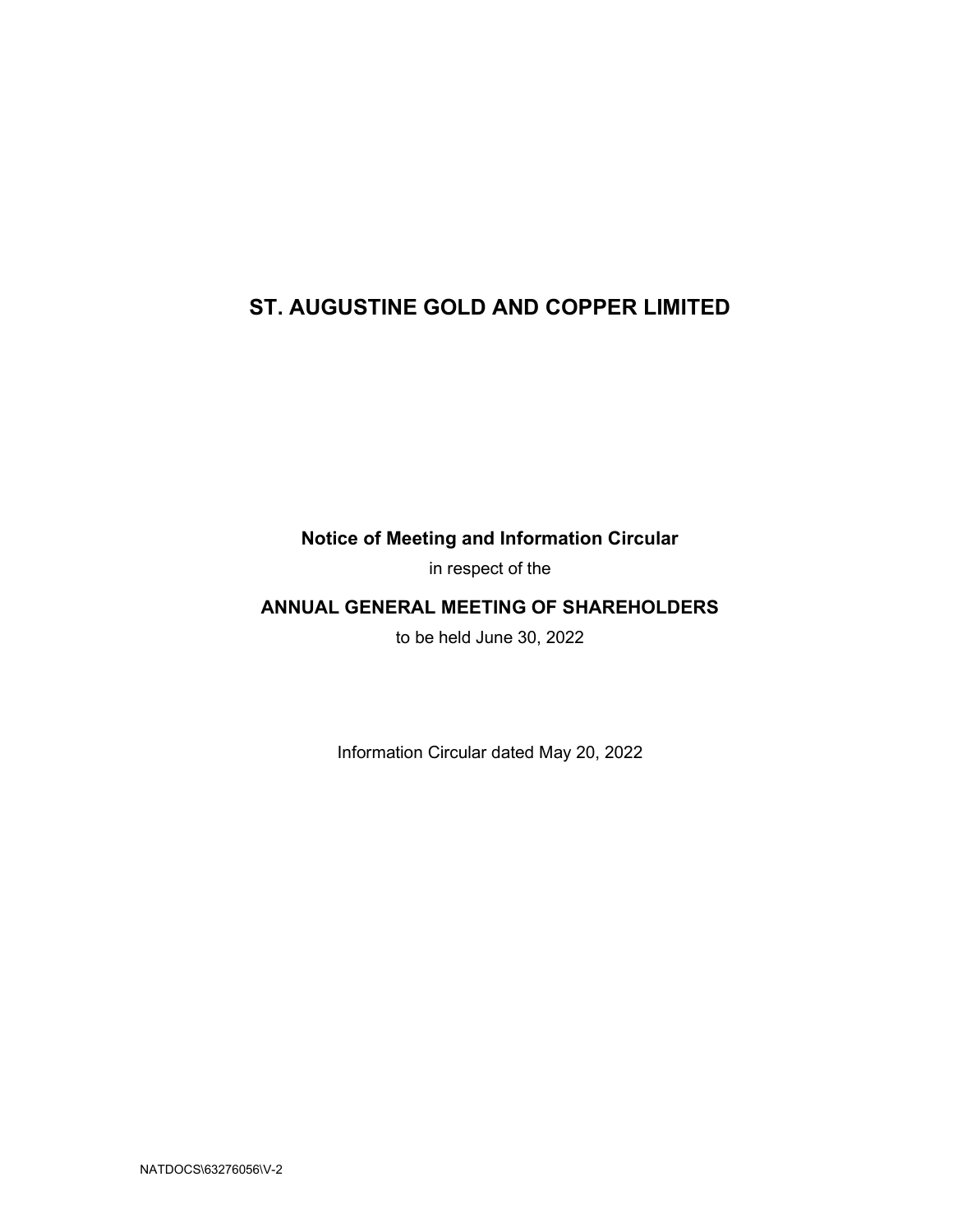## NOTICE OF THE ANNUAL GENERAL MEETING OF SHAREHOLDERS

to be held June 30, 2022

## TO THE SHAREHOLDERS OF ST. AUGUSTINE GOLD AND COPPER LIMITED

Notice is hereby given that the annual general meeting (the "Meeting") of the holders ("Shareholders") of common shares ("Common Shares") of St. Augustine Gold and Copper Limited (the "Company") will be held online via Zoom application due to the Covid-19 worldwide pandemic, restricting mass gatherings. The Meeting will be held on June 30, 2022 at 10:00 a.m. (Philippine time), for the following purposes:

- 1. to receive the audited consolidated financial statements of the Company for the year ended December 31, 2021, and the report of the auditors thereon;
- 2. to elect directors of the Company as described in the Information Circular accompanying this Notice;
- 3. to appoint Davidson & Company LLP, Chartered Professional Accountants, as auditors of the Company and to authorize the directors to fix the remuneration to be paid to the auditors; and
- 4. to transact such other business as may properly come before the Meeting or any adjournment or adjournments thereof.

The specific details of the matters to be considered at the Meeting are set out in the Information Circular dated May 20, 2022, which accompanies this Notice. Only Shareholders of record at the close of business on May 20, 2022, are entitled to receive notice of and to vote at the Meeting or any adjournment thereof.

If you are a registered Shareholder and are unable to attend the Meeting in person, please date and execute the accompanying form of proxy and return it in the envelope provided to Computershare Trust Company, the registrar and transfer agent of the Common Shares, at the 8th Floor, 100 University Avenue, Toronto, Ontario M5J 2Y1, by no later than 5:00 p.m. (Toronto time) on June 28, 2022, or two (2) business days preceding the date of any adjournment.

If you are not a registered Shareholder and receive these materials through your broker or through another intermediary, please complete and return the form of proxy in accordance with the instructions provided to you by your broker or by the other intermediary.

DATED in Makati City, Metro Manila, Philippines, this 20<sup>th</sup> day of May, 2022.

## BY ORDER OF THE BOARD OF DIRECTORS OF ST. AUGUSTINE GOLD AND COPPER LIMITED

(signed) "Manuel Paolo A. Villar"

Manuel Paolo A. Villar President and CEO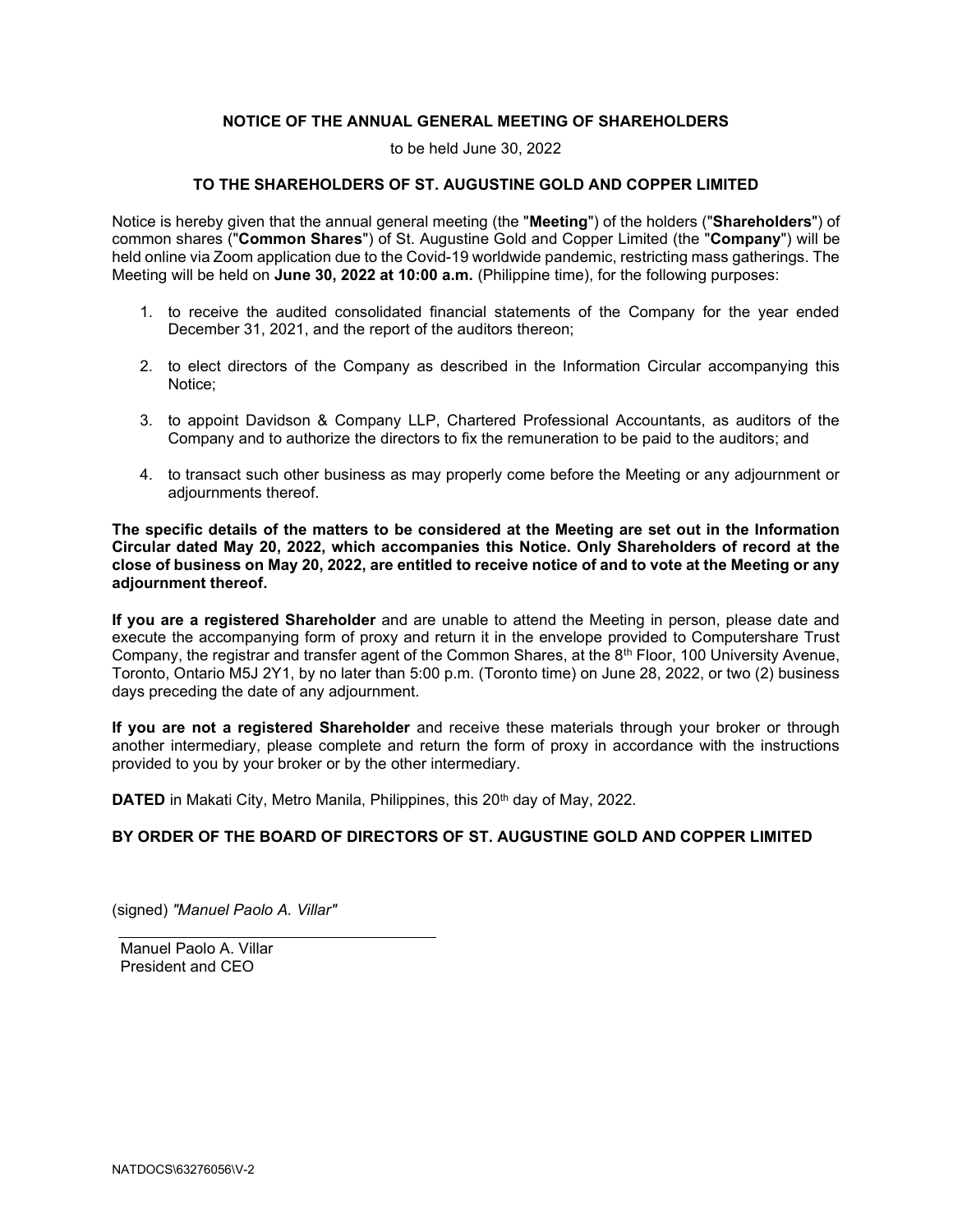for the Annual General Meeting of Shareholders to be held June 30, 2022

## GENERAL PROXY INFORMATION

## Purpose of Solicitation

This Information Circular is furnished in connection with the solicitation of proxies by the management of St. Augustine Gold and Copper Limited for use at the Meeting of the Shareholders of Common Shares.

The meeting (the "Meeting") of the holders ("Shareholders") of common shares ("Common Shares") of St. Augustine Gold and Copper Limited ("St. Augustine" or the "Company") will be held online via Zoom application due to the Covid-19 worldwide pandemic, restricting mass gatherings.. The Meeting will be held on June 30, 2022 at 10:00 a.m. (Philippine time), and at any adjournments thereof for the purposes set forth in the notice of meeting (the "Notice of Meeting") accompanying this information circular (the "Information Circular"). Information contained herein is given as of May 20, 2022, unless otherwise specifically stated.

Solicitation of proxies will be primarily by mail, but may also be by telephone, facsimile, in person or by other means of communication by directors, officers and employees of St. Augustine who will not be additionally compensated. All costs and expenses incurred in connection with the solicitation of proxies will be borne by St. Augustine.

## Appointment and Revocation of Proxies

Enclosed herewith is a form of proxy for use at the Meeting. The persons named in the form of proxy are directors and/or officers of St. Augustine. A Shareholder submitting a proxy has the right to appoint a nominee (who need not be a Shareholder) to represent such Shareholder at the Meeting other than the persons designated in the enclosed form of proxy by inserting the name of the chosen nominee in the space provided for that purpose on the form of proxy and by striking out the printed names.

A form of proxy will not be valid for the Meeting or any adjournment thereof unless it is signed by the Shareholder or by the Shareholder's attorney authorized in writing or, if the Shareholder is a corporation, it must be executed by a duly authorized officer or attorney thereof. The proxy to be acted upon must be deposited with Computershare Trust Company, the registrar and transfer agent of the Common Shares, at the 8<sup>th</sup> Floor, 100 University Avenue, Toronto, Ontario M5J 2Y1, by no later than 5:00p.m. (Toronto time) on June 28, 2022, or two (2) business days preceding the date of any adjournment.

A Shareholder who has given a proxy may revoke it prior to its use, in any manner permitted by law, including by instrument in writing, executed by the Shareholder or by his or her attorney authorized in writing or, if the Shareholder is a corporation, executed by a duly authorized officer or attorney thereof, and deposited at the registered office of the Company at any time up to and including the last business day preceding the day of the Meeting, or any adjournment thereof, at which the proxy is to be used or with the chairman of the Meeting on the day of the Meeting or any adjournment thereof.

## Advice to Beneficial Holders of Common Shares

The information set forth in this section is of significant importance to many Shareholders, as a substantial number of Shareholders do not hold Common Shares in their own name. Shareholders who do not hold their Common Shares in their own name (referred to in this Information Circular as "Beneficial Shareholders") should note that only proxies deposited by Shareholders whose names appear on the records of St. Augustine as the registered Shareholders can be recognized and acted upon at the Meeting. If Common Shares are listed in an account statement provided to a Shareholder by a broker, then in almost all cases those Common Shares will not be registered in the Shareholder's name on the records of St. Augustine. Such Common Shares will more likely be registered under the names of the Shareholder's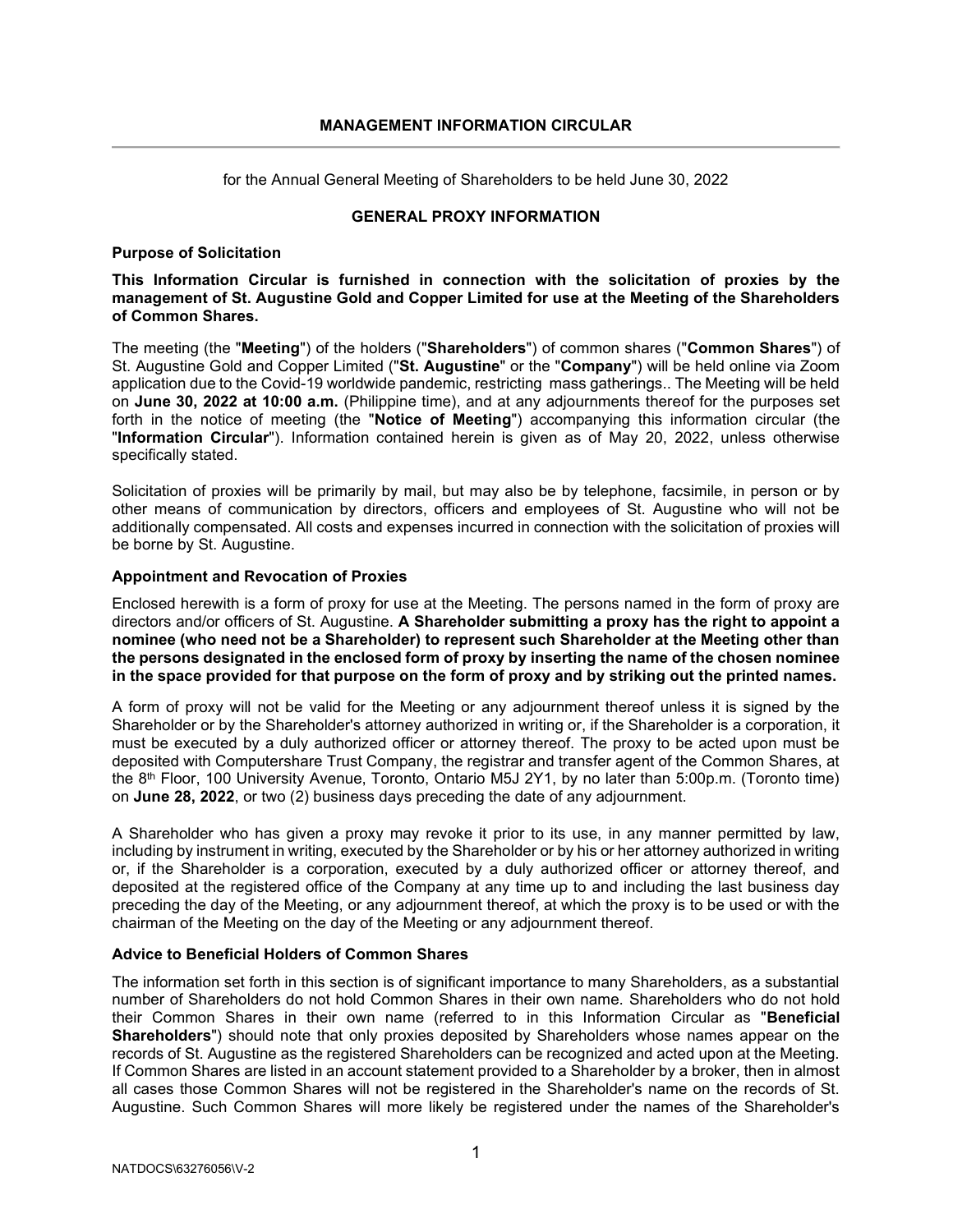broker or an agent of that broker. In Canada, the vast majority of such shares are registered under the name of CDS & Co. (the registration name for CDS Depository and Clearing Services Inc., which acts as nominee for many Canadian brokerage firms). Common Shares held by brokers or their agents or nominees can only be voted (for or against resolutions) upon the instructions of the Beneficial Shareholder. Without specific instructions, brokers and their agents and nominees are prohibited from voting Common Shares for the broker's clients. Therefore, Beneficial Shareholders should ensure that instructions respecting the voting of their Common Shares are communicated to the appropriate person.

Applicable regulatory policy requires intermediaries/brokers to seek voting instructions from Beneficial Shareholders in advance of shareholders' meetings. Every intermediary/broker has its own mailing procedures and provides its own return instructions which should be carefully followed by Beneficial Shareholders in order to ensure that their Common Shares are voted at the Meeting. Often, the form of proxy supplied to a Beneficial Shareholder by its broker is identical to the form of proxy provided to registered Shareholders; however, its purpose is limited to instructing the registered Shareholder how to vote on behalf of the Beneficial Shareholder. The majority of brokers now delegate responsibility for obtaining instructions from clients to Broadridge Financial Services, Inc. ("Broadridge"). Broadridge typically mails a scannable voting instruction form in lieu of the form of proxy. The Beneficial Shareholder is requested to complete and return the voting instruction form to them by mail or facsimile. Alternatively, the Beneficial Shareholder can call a toll-free telephone number or visit www.proxyvote.com to vote the Common Shares held by the Beneficial Shareholder. Broadridge then tabulates the results of all instructions received and provides appropriate instructions respecting the voting of Common Shares to be represented at the Meeting. A Beneficial Shareholder receiving a voting instruction form cannot use that voting instruction form to vote Common Shares directly at the Meeting as the voting instruction form must be returned as directed by Broadridge well in advance of the Meeting in order to have the Common Shares voted.

Although a Beneficial Shareholder may not be recognized directly at the Meeting for the purposes of voting Common Shares registered in the name of his broker (or agent of the broker), a Beneficial Shareholder may attend at the Meeting as proxyholder for a registered Shareholder and vote the Common Shares in that capacity. Beneficial Shareholders who wish to attend at the Meeting and indirectly vote their Common Shares as proxyholder for a registered Shareholder should enter their own names in the blank space on the instrument of proxy provided to them and return the same to their broker (or the broker's agent) in accordance with the instructions provided by such broker (or agent), well in advance of the Meeting.

#### Voting of Proxies

All Common Shares represented at the Meeting by properly executed proxies will be voted on any matter that may be called for and, where a choice with respect to any matter to be acted upon has been specified in the accompanying form of proxy, the Common Shares represented by the proxy will be voted or withheld from voting in accordance with such instructions. In the absence of any such instruction, the persons whose names appear on the printed form of proxy will vote in favour of all the matters set out thereon. The enclosed form of proxy confers discretionary authority upon the persons named therein. If any other business or amendments or variations to matters identified in the Notice of Meeting properly comes before the Meeting, then discretionary authority is conferred upon the person appointed in the proxy to vote in the manner they see fit, in accordance with their best judgment.

At the time of the printing of this Information Circular, the management of St. Augustine knew of no such amendment, variation or other matter to come before the Meeting other than the matters referred to in the Notice of Meeting.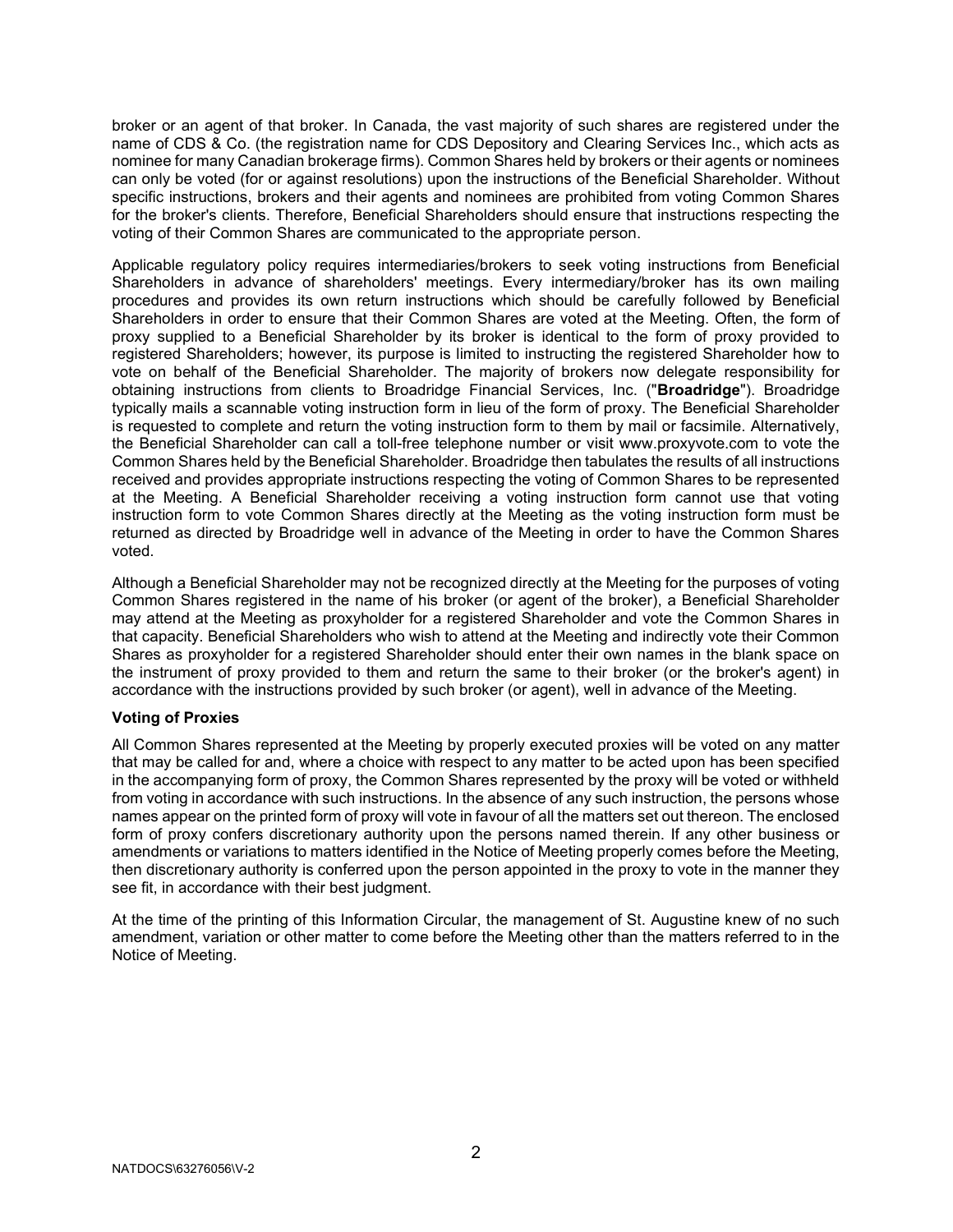#### Notice and Access

The Company is using the notice and access provisions of National Instrument 54-101 Communication with Beneficial Owners of Securities of a Reporting Issuer and National Instrument 51-102 Continuous Disclosure Obligations ("Notice and Access") to provide meeting materials electronically, for both registered and non-registered shareholders. Instead of mailing meeting materials to Shareholders, the Company has posted this Information Circular and form of proxy on its website at www.sagcmining.com/investors/financial-sedar-filings/, in addition to the System for Electronic Document Analysis and Retrieval ("SEDAR") at www.sedar.com. The Company has sent the Notice of Meeting and a form of proxy or voting instruction form (collectively, the "Notice Package") to all Shareholders informing them that this Information Circular is available online and explaining how this Information Circular may be accessed. The Company will not directly send the Notice Package to non-registered shareholders. Instead, the Company will pay intermediaries to forward the Notice Package to all non-registered shareholders.

The Company has elected to utilize Notice and Access because it allows for a reduction in the use of printed paper materials and has reduced printing and mailing costs associated with the Company's shareholder meetings.

In accordance with Notice and Access, the Company set the record date at least forty (40) days before the Meeting.

Registered and non-registered Shareholders who have signed up for electronic delivery of this Information Circular and the Company's annual report (which includes management's discussion and analysis and consolidated financial statements for the fiscal year ended December 31, 2021) (the "Annual Report") will continue to receive them by email. No Shareholders will receive a paper copy of this Information Circular unless they contact the Company, in which case the Company will mail this Information Circular within three (3) business days of any request, provided the request is made before the date of the Meeting or any adjournment thereof. We must receive your request before 5:00 p.m. (Toronto time) on June 22, 2022, to ensure you will receive paper copies in advance of the deadline to submit your vote. If your request is made after the Meeting and within one year of the Information Circular being filed, the Company will mail the Information Circular within ten (10) calendar days of any request.

## Voting Shares and Principal Holders Thereof

The board of directors of the Company ("Board of Directors" or "Board") has fixed May 20, 2022 (the "Record Date"), as the record date. Shareholders at the close of business on the Record Date, are entitled to receive notice of the Meeting and to vote thereat or at any adjournments thereof on the basis of one vote for each Common Share held, except to the extent that: (i) a registered Shareholder has transferred the ownership of any Common Shares subsequent to the Record Date; and (ii) the transferee of those Common Shares produces properly endorsed share certificates, or otherwise establishes that he or she owns the Common Shares and demands, not later than ten (10) days before the Meeting, that his or her name be included on the list of persons entitled to vote at the Meeting, in which case, the transferee shall be entitled to vote such Common Shares at the Meeting. The transfer books will not be closed.

As of the Record Date and the date hereof, 836,784,426 Common Shares were issued and outstanding as fully paid and non-assessable.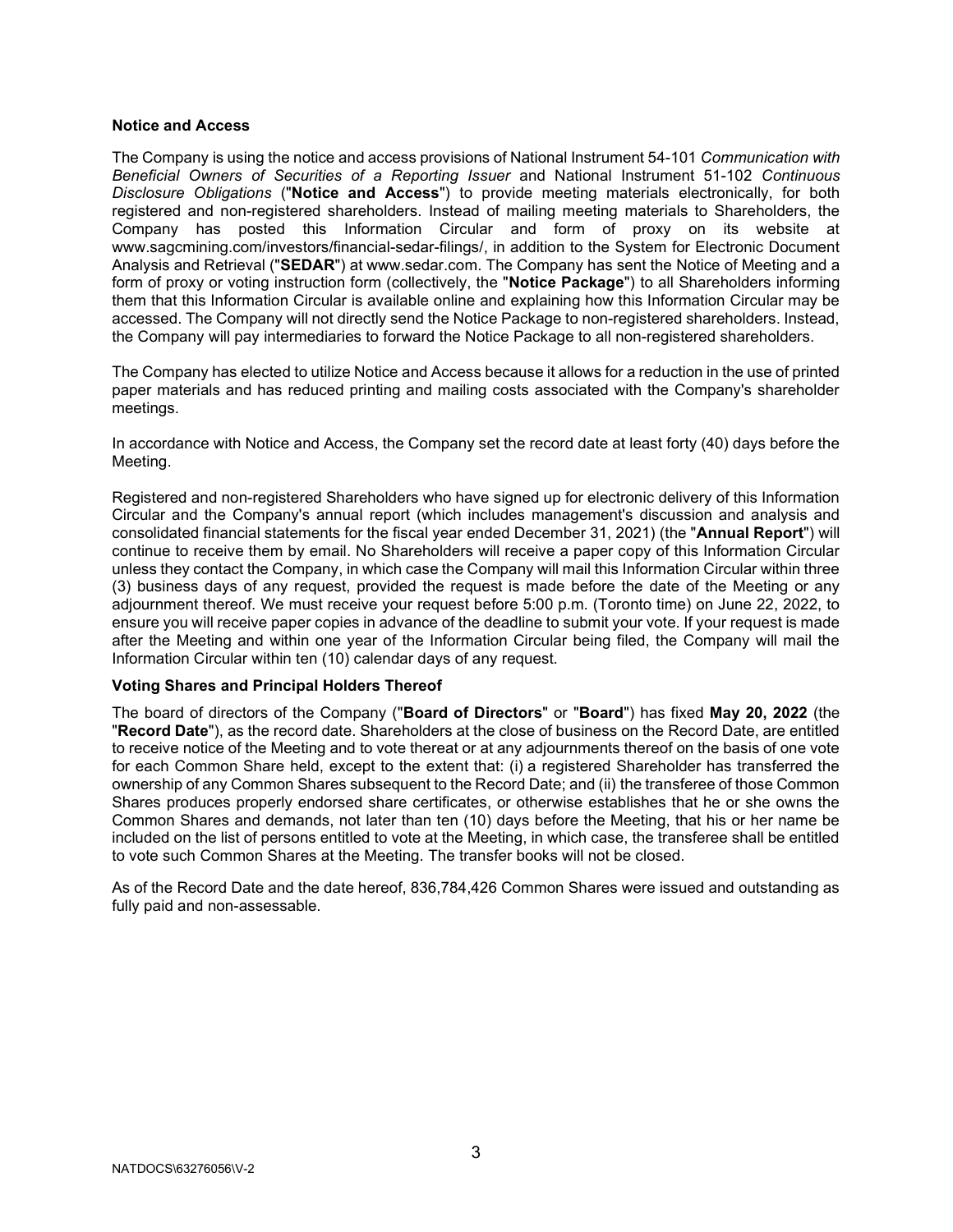As of the Record Date, to the knowledge of the directors and executive officers of St. Augustine, there are no persons or companies who beneficially own, directly or indirectly, or control or direct Common Shares carrying 10% or more of the voting rights attached to all of the Common Shares, except as set forth below:

| <b>Name</b>                                             | <b>Voting Securities Held</b> | <b>Percentage of Voting</b><br><b>Securities Held</b> |
|---------------------------------------------------------|-------------------------------|-------------------------------------------------------|
| Queensberry Mining and Development Corp. <sup>(1)</sup> | 396,013,757                   | 47.33%                                                |
| Russell Mining Corp. <sup>(2)</sup>                     | 119.400.000                   | 14.27%                                                |

Notes:

- 1) Manuel Paolo A. Villar is the President and Chief Executive Officer of Queensberry Mining and Development Corp. ("Queensberry").
- 2) Andrew J. Russell is the President of Russell Mining Corp. ("RMC").

As of the date hereof, the directors and executive officers of St. Augustine, as a group, beneficially owned, directly or indirectly, 396,232,257 Common Shares, representing 47.35% of the issued and outstanding Common Shares.

## PARTICULARS OF MATTERS TO BE ACTED UPON

#### Financial Statements

The audited consolidated financial statements of the Company for the year ended December 31, 2021, and the report of the auditors thereon will be available at the Meeting. The audited consolidated financial statements and the report of the auditors thereon were filed on SEDAR on March 30, 2022 and provided on or about May 25, 2022 to each Shareholder entitled to receive them.

#### Election of Directors

In accordance with the policies of the Toronto Stock Exchange (the "TSX"), the election of the board of directors will be conducted on an individual, not a slate, basis. Each person elected as a director of the Company will hold office until the close of the next annual meeting of Shareholders, or until his or her successor is duly elected or appointed.

### The enclosed form of proxy permits you to vote in favour of the nominees, or to withhold votes for the nominees. It is the intention of the persons named in the enclosed form of proxy, if not expressly directed to the contrary in such form of proxy, to vote such proxies "FOR" the election of the nominees specified below.

Management has been informed that each of the proposed nominees is willing to serve as a director if elected. If, for any reason, any of the nominees is unavailable to serve, the persons designated in the form of proxy will be able to vote in their discretion for any substitute nominee or nominees.

The following table sets forth the name and jurisdiction of residence of each person that management proposes to nominate at the Meeting for election as a director, the date each first became a director of the Company, the current principal occupation, business or employment of each proposed nominee, the principal occupation, business or employment of each proposed nominee during the past five years and the number of Common Shares beneficially owned, or controlled or directed, directly or indirectly, by each of them as at the Record Date.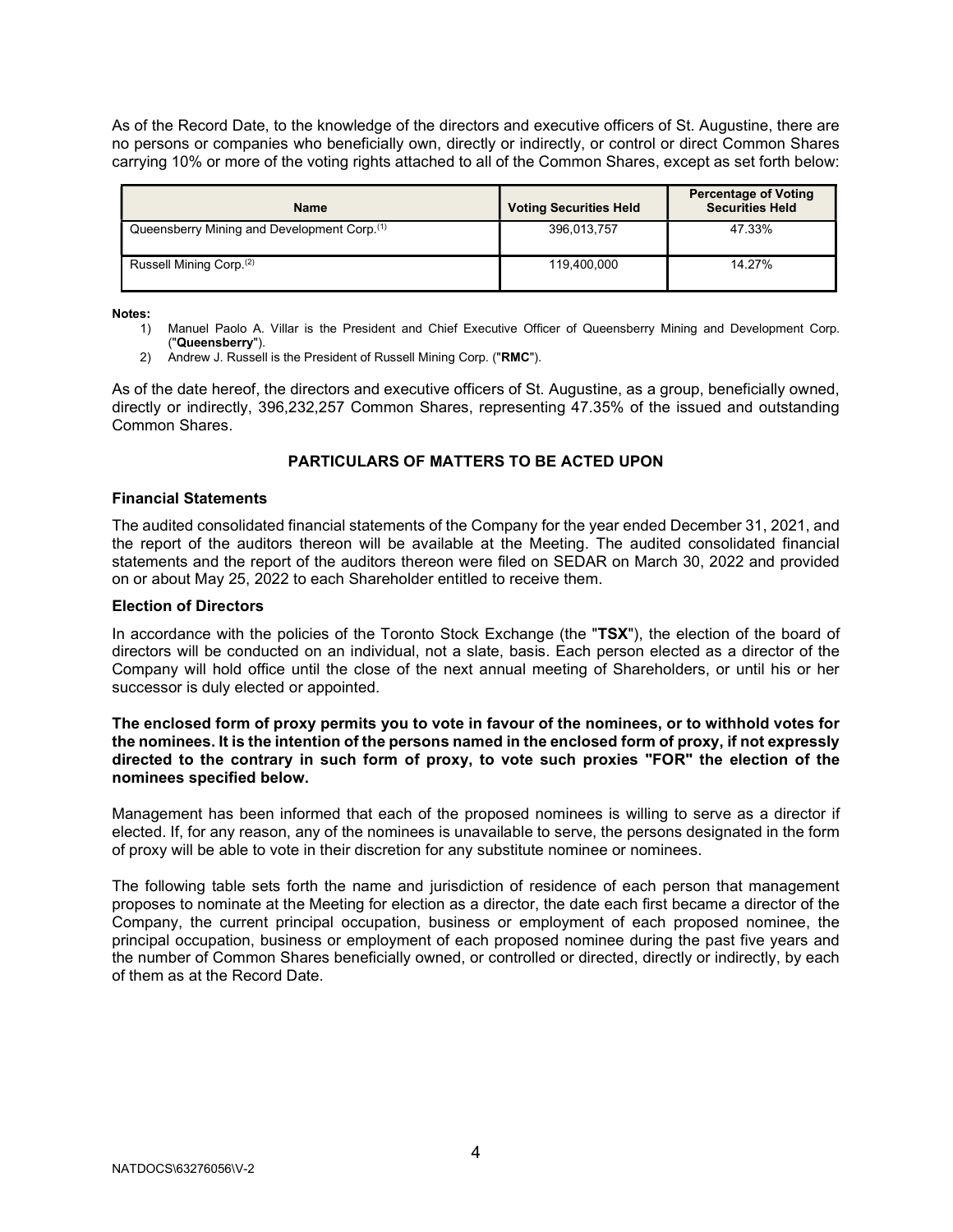| <b>Name and Residence</b>                                                 | Office(s) held<br>with St.<br><b>Augustine</b>                  | <b>Director</b><br><b>Since</b> | <b>Principal Occupation(s) During the</b><br><b>Last Five Years</b>                                                                                                                                                                                                                                                                                                                                                                                                                                                                                                                                                                                                                                                                                                                                                               | <b>Common Shares</b><br>Beneficially<br><b>Owned Directly</b><br>or Indirectly |
|---------------------------------------------------------------------------|-----------------------------------------------------------------|---------------------------------|-----------------------------------------------------------------------------------------------------------------------------------------------------------------------------------------------------------------------------------------------------------------------------------------------------------------------------------------------------------------------------------------------------------------------------------------------------------------------------------------------------------------------------------------------------------------------------------------------------------------------------------------------------------------------------------------------------------------------------------------------------------------------------------------------------------------------------------|--------------------------------------------------------------------------------|
| Manuel Paolo A. Villar <sup>(4)</sup><br>Mandaluyong City,<br>Philippines | Director,<br>President and<br><b>Chief Executive</b><br>Officer | October,<br>2012                | Mr. Villar has been the Director,<br><b>President and Chief Executive Officer</b><br>of Vista Land and Lifescapes, Inc. as<br>well as a Director of Starmall, Inc.,<br>two large Philippine corporations. He<br>was previously Head of Corporate<br>Planning for Crown Asia and a<br>consultant for McKinsey & Co.                                                                                                                                                                                                                                                                                                                                                                                                                                                                                                                | 396,232,257<br>(47.35%)                                                        |
| Yolanda L. Coronel-Armenta<br>(1)(2)(3)<br>San Diego, California, USA     | <b>Director</b>                                                 | July, 2014                      | Ms. Coronel-Armenta is presently the<br>Treasurer and Accountant of Cahan<br>Properties, Inc., a commercial real<br>estate development company in San<br>Diego, California. Before that, she<br>was the Vice-President of Pacific<br>Property Management Company, a<br>property management company in<br>the State of California. She is a<br>certified public accountant in the<br>Philippines and in the United States<br>in the State of Texas. She is also a<br>licensed real estate broker in the<br>State of California.                                                                                                                                                                                                                                                                                                    | Nil                                                                            |
| Johnny C. Felizardo (1)(2)<br>San Juan City,<br>Philippines               | <b>Director</b>                                                 | June, 2017                      | Mr. Felizardo is a consultant to<br>Philippine mineral companies, with a<br>background in metallurgy and copper<br>concentrate contracts. Mr. Felizardo<br>is currently the Executive Vice-<br>President of Minercon International,<br>Inc., a Philippine management<br>consulting company specializing in<br>mining, minerals and energy<br>technology.                                                                                                                                                                                                                                                                                                                                                                                                                                                                          | Nil                                                                            |
| Eugene T. Mateo (1)(3)<br>Muntinlupa City,<br>Philippines                 | Director                                                        | June, 2017                      | Mr. Mateo is a lawyer and a certified<br>public accountant in the Philippines<br>with 50 years of experience as a<br>senior finance and management<br>executive in various companies. He is<br>a Board member/Director of TVI<br><b>Resource Development Philippines</b><br>Inc., a mining company focused on<br>the exploration, development and<br>production of precious and base<br>metals from district-scale, large<br>system, high-margin projects located<br>in the Philippines. He was also<br>elected president of various<br>subsidiaries under the TVI Group of<br>Companies. From 1998 to 2014, Mr.<br>Mateo served as member and later<br>on as Chairman of the Professional<br>Regulatory Board of Accountancy.<br>For many years, he was a<br>professional lecturer at the Ateneo<br>Graduate School of Business. | Nil                                                                            |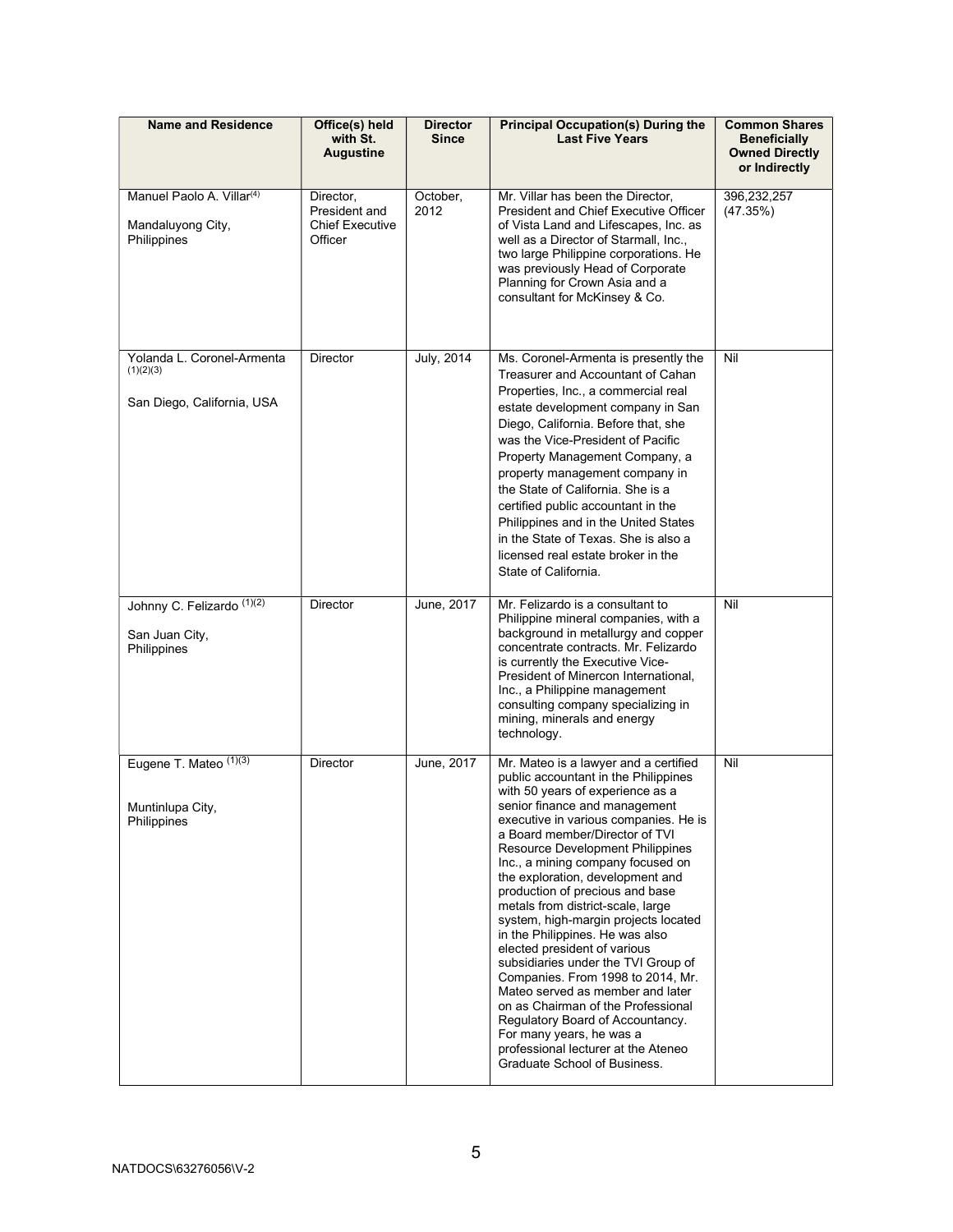| Name and Residence                                                          | Office(s) held<br>with St.<br><b>Augustine</b> | <b>Director</b><br><b>Since</b> | <b>Principal Occupation(s) During the</b><br><b>Last Five Years</b>                                                                                                                                                                                                                                                                                                                                                                                                                                                                                          | <b>Common Shares</b><br><b>Beneficially</b><br><b>Owned Directly</b><br>or Indirectly |
|-----------------------------------------------------------------------------|------------------------------------------------|---------------------------------|--------------------------------------------------------------------------------------------------------------------------------------------------------------------------------------------------------------------------------------------------------------------------------------------------------------------------------------------------------------------------------------------------------------------------------------------------------------------------------------------------------------------------------------------------------------|---------------------------------------------------------------------------------------|
| Edsel M. Abrasaldo $(2)(3)$<br>San Pedro City, Laguna<br><b>Philippines</b> | <b>Director</b>                                | June, 2019                      | Mr. Abrasaldo is a Licensed<br>Geologist and the current President<br>of MRL Nickel Philippines, Inc.<br>(MNPI), a Canadian company, and<br>one of the JV partners which<br>operates the Agata Nickel Laterite<br>mine in Agusan del Norte, Mindanao<br>Island, Philippines. Mr. Abrasaldo is<br>one of the pioneer employees of<br>MNPI when the company started<br>exploring in the Philippines in 1997.<br>He worked as a project geologist in<br>the MNPI's Pan de Azucar copper-<br>gold, Agata gold, and Tapian-San<br>Francisco copper-gold projects. | Nil                                                                                   |

#### Notes:

- 1) Member of the Audit Committee.
- 2) Member of the Compensation Committee.
- 3) Member of the N&CG Committee (as defined herein).
- 4) Manuel Paolo A. Villar is the President, Chief Executive Officer and a shareholder of Queensberry, which holds the beneficial ownership to 396,013,757 Common Shares and owns personally another 218,500 Common Shares.

#### Additional Information Related to Voting Practices

The TSX has adopted amendments to its policies that require listed companies to disclose whether they have adopted a majority voting policy for the election of directors for non-contested meetings and, if not, (i) explain their practices for electing directors, and (ii) why they have not adopted such a policy. As at the date hereof, the Company has adopted a majority voting policy for the election of directors for non-contested meetings, whereby if the number of securities withheld from voting for a particular director nominee exceeds the number of securities voted for the election of that director nominee, then such elected director would be expected to tender his or her resignation.

#### Corporate Cease Trade Orders or Bankruptcies

To the knowledge of management, no proposed director of the Company is, or has been, within the past ten (10) years before the date hereof, a director, chief executive officer or chief financial officer of any issuer that, while that person was acting in that capacity: (i) was the subject of a cease trade or similar order or an order that denied the issuer access to any exemption under securities legislation for a period of more than thirty (30) consecutive days; or (ii) was subject to an event that resulted, after the person ceased to be a director, chief executive officer or chief financial officer, in the issuer being the subject of a cease trade or similar order or an order that denied the issuer access to any exemption under securities legislation for a period of more than thirty (30) consecutive days.

To the knowledge of management, no proposed director of the Company is, or has been, within the past ten (10) years before the date hereof, a director or executive officer of any issuer that, while that person was acting in that capacity or within a year of that person ceasing to act in that capacity, became bankrupt, made a proposal under any legislation relating to bankruptcy or insolvency or was subject to or instituted any proceedings, arrangement or compromise with creditors or had a receiver, receiver manager or trustee appointed to hold its assets.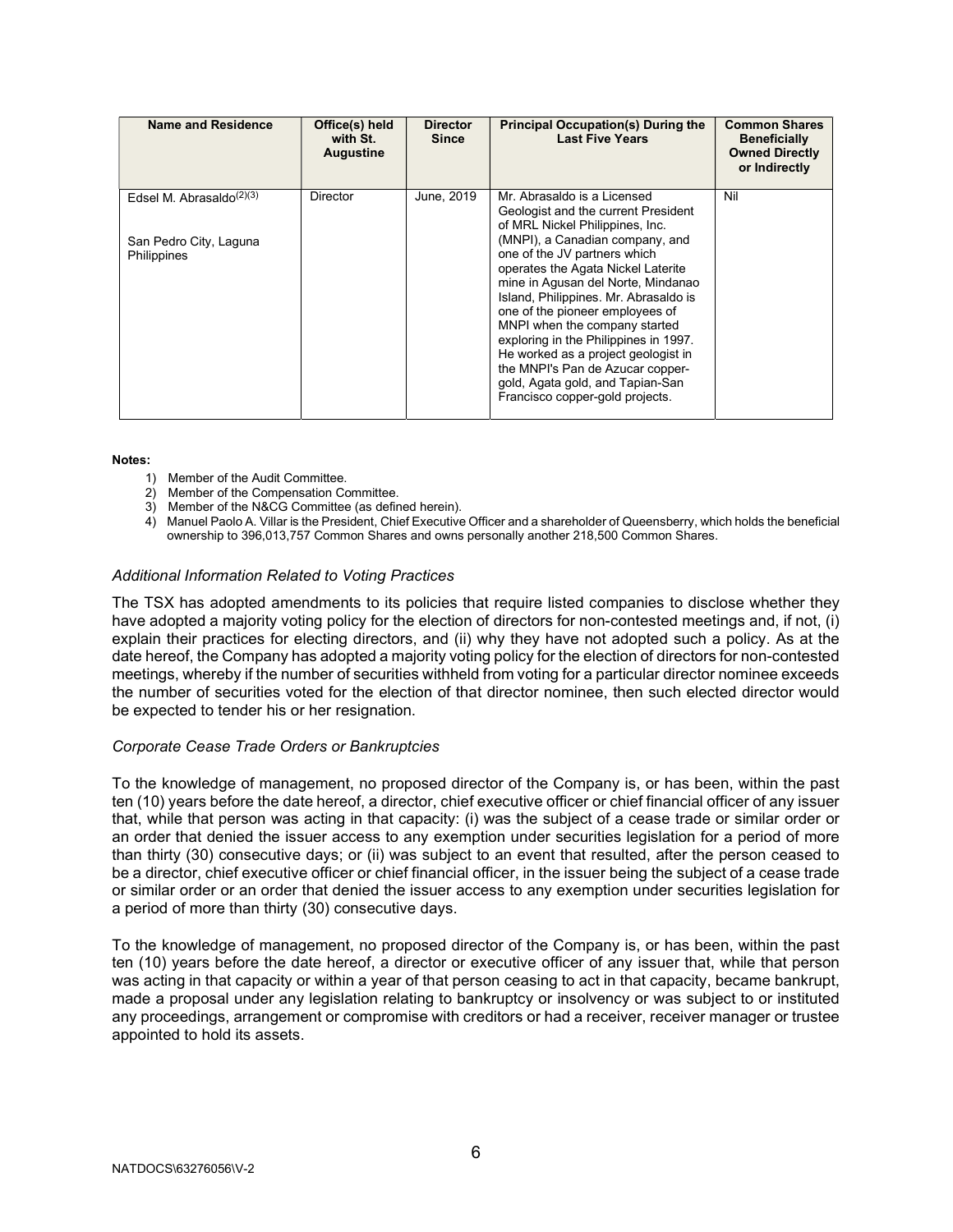### Personal Bankruptcies

To the knowledge of management, no proposed director of the Company has, within the ten (10) years before the date hereof, become bankrupt, made a proposal under any legislation relating to bankruptcy or insolvency, or became subject to or instituted any proceedings, arrangement or compromise with creditors, or had a receiver, receiver manager or trustee appointed to hold such person's assets.

#### Penalties or Sanctions

To the knowledge of management, no proposed director of the Company has: (i) been subject to any penalties or sanctions imposed by a court relating to securities legislation or by a securities regulatory authority or has entered into a settlement agreement with a securities regulatory authority, other than penalties for late filing of insider reports; or (ii) been subject to any other penalties or sanctions imposed by a court or regulatory body that would likely be considered important to a reasonable Shareholder in deciding whether to vote for a proposed director.

#### Appointment of Auditors

At the Meeting, Shareholders will be asked to pass a resolution appointing Davidson & Company LLP, Chartered Professional Accountants , as auditors of the Company for the ensuing year, to hold office until the next annual meeting of Shareholders and to authorize the Board to fix the remuneration to be paid thereto. Davidson & Company LLP was first appointed as auditors of the Company on June 24, 2016.

The Board recommends that Shareholders vote FOR the resolution appointing auditors of the Company that will be identified prior to or at the meeting. In the absence of contrary directions, the persons named in the accompanying form of proxy intend to vote the Common Shares represented thereby in favour of the resolution appointing auditors of the Company for the ensuing year.

#### Other Business

Management is not aware of any other business to come before the Meeting other than as set forth in the Notice of Meeting. If any other business properly comes before the Meeting, it is the intention of the persons named in the form of proxy to vote the Common Shares represented thereby in accordance with their best judgment on such matter.

## INTEREST OF CERTAIN PERSONS IN MATTERS TO BE ACTED ON

Management of St. Augustine is not aware of any material interest, direct or indirect, of any director or executive officer of St. Augustine or any associate or affiliate of any of the foregoing in any matter to be acted on at the Meeting.

## EXECUTIVE COMPENSATION

#### Compensation Discussion and Analysis

#### **Introduction**

The purpose of this compensation discussion and analysis ("CD&A") is to provide information about the Company's philosophy for executive compensation, the elements of compensation and the objectives for such elements. This disclosure is intended to communicate the compensation provided to the Company's senior leaders during the fiscal year ended December 31, 2021, being the three (3) identified named executive officers ("Named Executive Officers").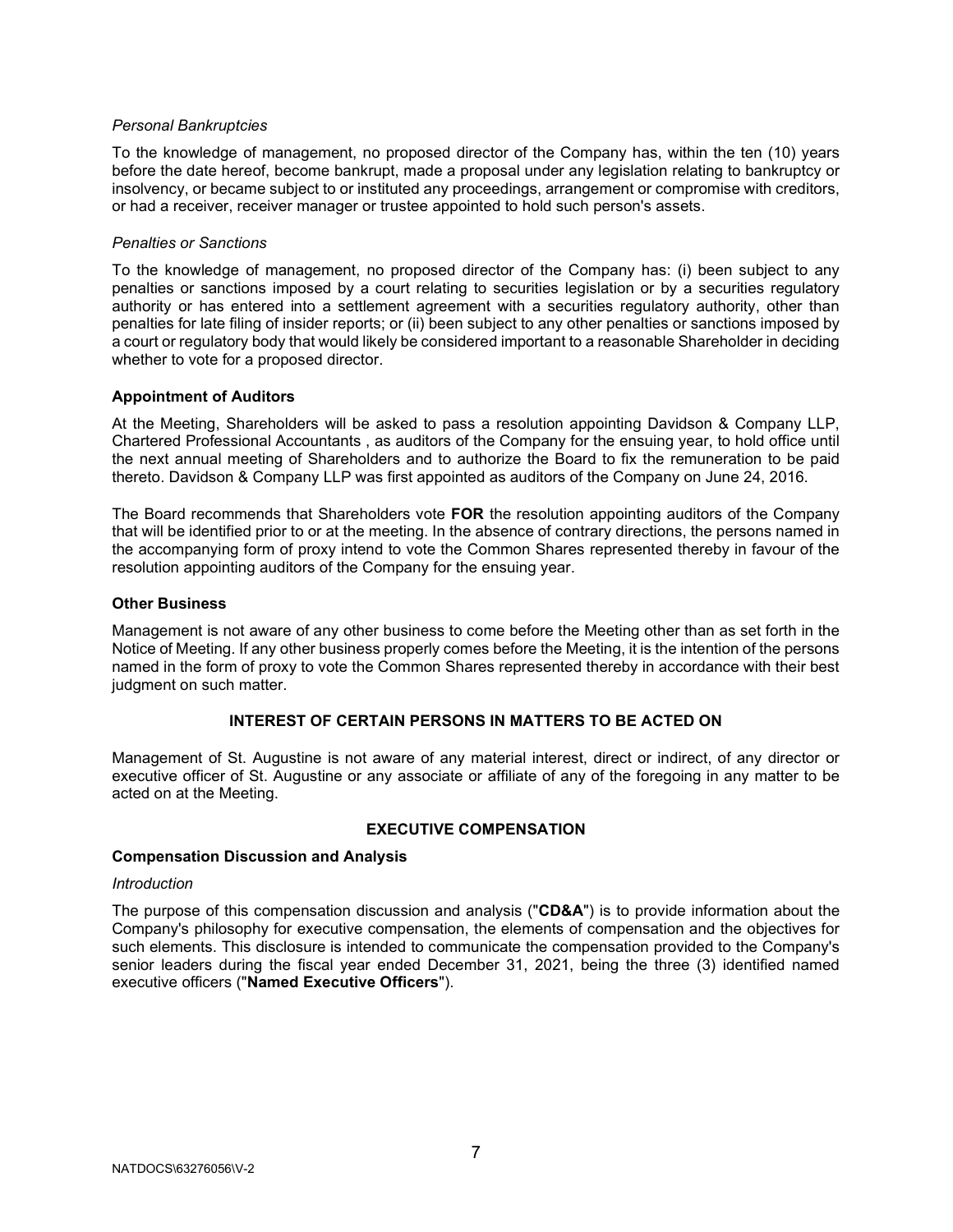The Named Executive Officers who are the focus of the CD&A are as follows:

- Manuel Paolo Villar, Chief Executive Officer
- Cynthia Marie S. Delfin, Chief Financial Officer
- Jess Anthony Q. Yu, General Counsel

## Compensation Philosophy and Objectives

The Compensation Committee is responsible for ensuring the Company's executive compensation program reflects the objectives and long-term interests of the Company. The primary objectives of the Company's executive compensation program are: (i) to attract and retain talented and experienced people; (ii) to motivate and reward executive officers; (iii) to align the interests of executive officers and Shareholders; and (iv) to provide flexibility to enable the Company to be responsive to changes in the organization, the marketplace and the economy.

The Company collects data from multiple sources to determine appropriate ranges of pay for executives and other employees. The Company uses data from mining specific surveys as well as surveys of the broad local and national markets. Survey information is combined with data collected from its reference groups to establish pay ranges for its executive positions. The Company is in a unique position of requiring talent commensurate with the mid-tier operating companies (based on the projected size and complexity of Company's principal property, known as the "Kingking Project") while currently being in a development company stature.

The Company targets the median of the defined market for all elements of compensation. Executives and employees have the opportunity to earn above median compensation for superior performance over time. Individual compensation is determined based on individual and company performance. Individual compensation is slotted, based on performance, within established ranges.

See "Corporate Governance Disclosure - Board Committees and Their Mandates - Compensation Committee" for details of the Compensation Committee's members, independence, responsibilities and powers.

## Elements of Compensation

Standard compensation arrangements for the Named Executive Officers generally include three key elements: (i) base salary; (ii) performance-based cash bonus; and (iii) equity in the form of options. The Named Executive Officers are also eligible to participate in the same benefits as are offered to full-time employees. The Company does not view these benefits as a significant element of its compensation structure. The Compensation Committee does not have a formal policy for allocating compensation between cash and non-cash compensation. Instead, the Compensation Committee currently determines on a case-by-case basis the appropriate level and mix of various compensation components.

## a) Base Salaries

The objective of base salary compensation is to attract, retain and reward executive officers and employees. Base salary is intended to be competitive with companies of similar size and industry while still allowing the Company to shop for talent in the broad market. In setting base compensation levels, consideration is given to such factors as level of responsibility, expected levels of performance, and experience.

Base salaries of executive officers are generally reviewed annually by the Compensation Committee. In addition to the above factors, decisions regarding salary increases are impacted by each executive officer's current salary and the amounts paid to similarly situated executives in our selected reference groups of companies as well as those with comparable responsibilities in the broad market.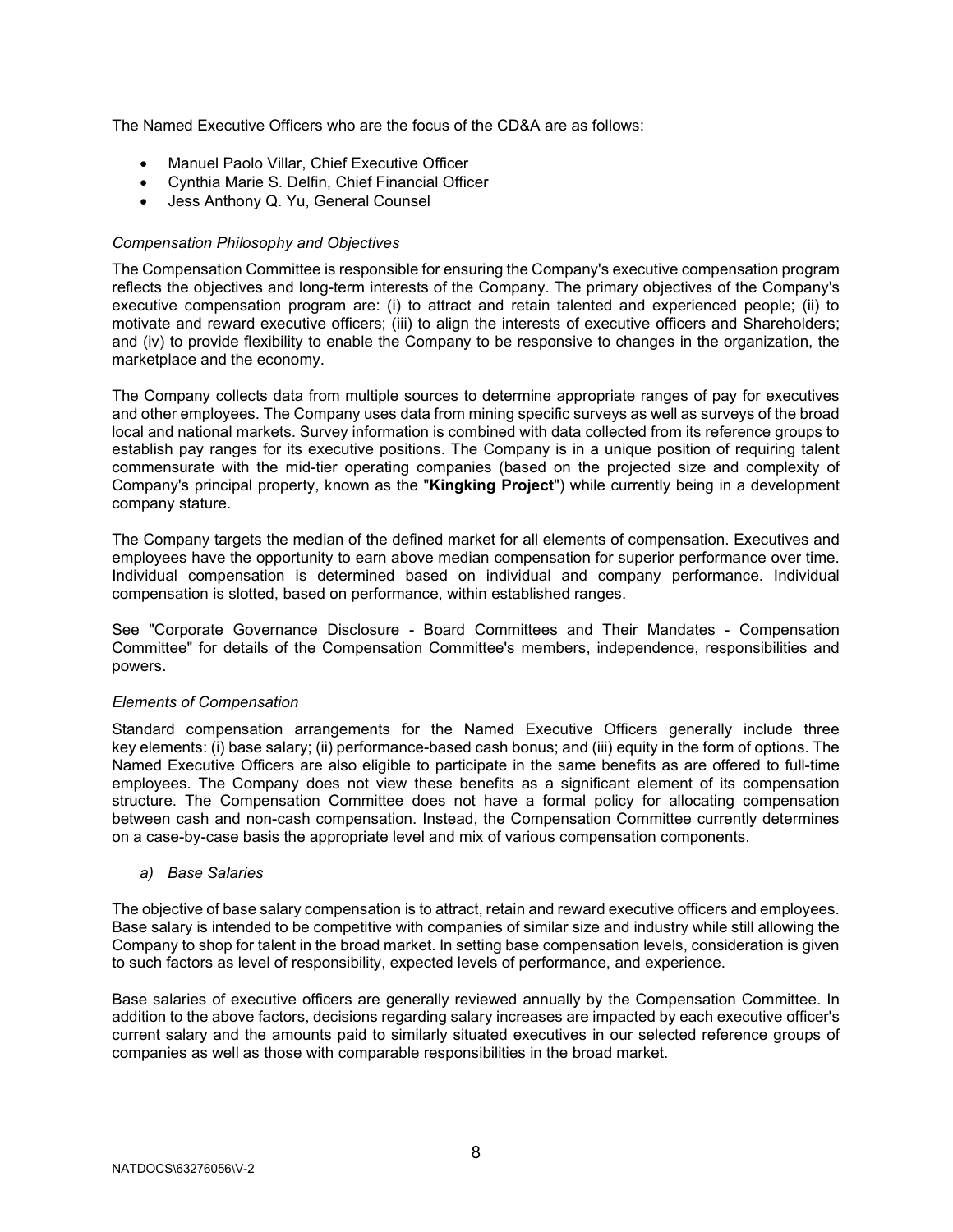## b) Performance Based Cash Bonuses

The Board, based upon recommendations from the Compensation Committee, has authority to award discretionary annual cash bonuses to executives and employees, which are intended to motivate and reward the recipients. The actual amount of any bonus is determined following a review of the performance of the organization against its goals and each officer's individual performance. Bonus decisions may be influenced by other criteria, including the Company's ability to pay such bonuses.

## c) Options

Option grants are an integral component of the compensation package for the Company's executive officers and other key employees. The Option Plan is designed to: (i) recognize and reward the impact of longerterm strategic actions undertaken by management; (ii) align the interests of the Company's executive officers and employees with Shareholders; (iii) focus management on developing and successfully implementing the continuing growth strategy of the Company; (iv) foster the retention of key management personnel; and (v) attract talented individuals to the Company.

Option grants are approved by the Board after considering the recommendations of the Compensation Committee. In granting new Options, consideration is given to: (i) the number and terms of Options already outstanding on an individual basis; (ii) the limits imposed by the TSX and the Option Plan on the total number of Options that may be outstanding; (iii) option practices and levels among other mining companies; and (iv) the expected impact of the role of the executive officer or employee on the Company's performance and strategic development.

In recommending Option grants to the Board, the Compensation Committee considers the base salary of the individual, the individual's responsibilities within the Company, previous Option grants to the individual, and levels of equity awarded to similarly situated executive officers or employees in the broader mining market and within our reference group of companies. The Compensation Committee then uses its discretion to adjust the number of Options to be granted up or down based upon individual performance and other factors. See "Option Plan" for details of the Option Plan.

## d) Benefits and Other Perquisites

The Named Executive Officers, other than those on consultancy basis, are eligible to participate in the benefits generally offered to all full-time employees. These benefits and other perquisites include such items as life insurance, disability, medical, dental, health and accident plans, up to five weeks of annual paid vacation, and parking. These benefits and other perquisites are designed to be competitive overall with equivalent positions in similar companies.

The Compensation Committee does not believe that its compensation programs encourage excessive or inappropriate risk taking as the Company's employees receive both fixed and variable compensation, and the fixed (salary) portion provides a competitive and steady income regardless of whether an employee receives an annual cash bonus and what the current value of an employee's Options are.

## Compensation Process

The Board, relying on significant input from the Compensation Committee, has the ultimate responsibility for the Company's compensation program and compensation decisions. The Compensation Committee and the Board generally seek advice of executive officers and other advisors when making these decisions.

The chief executive officer ("CEO"), with the executive team, develops company and individual performance goals. Executive performance is evaluated periodically by the CEO who makes pay recommendations to the Committee. When determining executive officer compensation, the Board evaluates the Company's performance relative to the corporate objectives and strategic business plans and the executives' achievements during the fiscal year.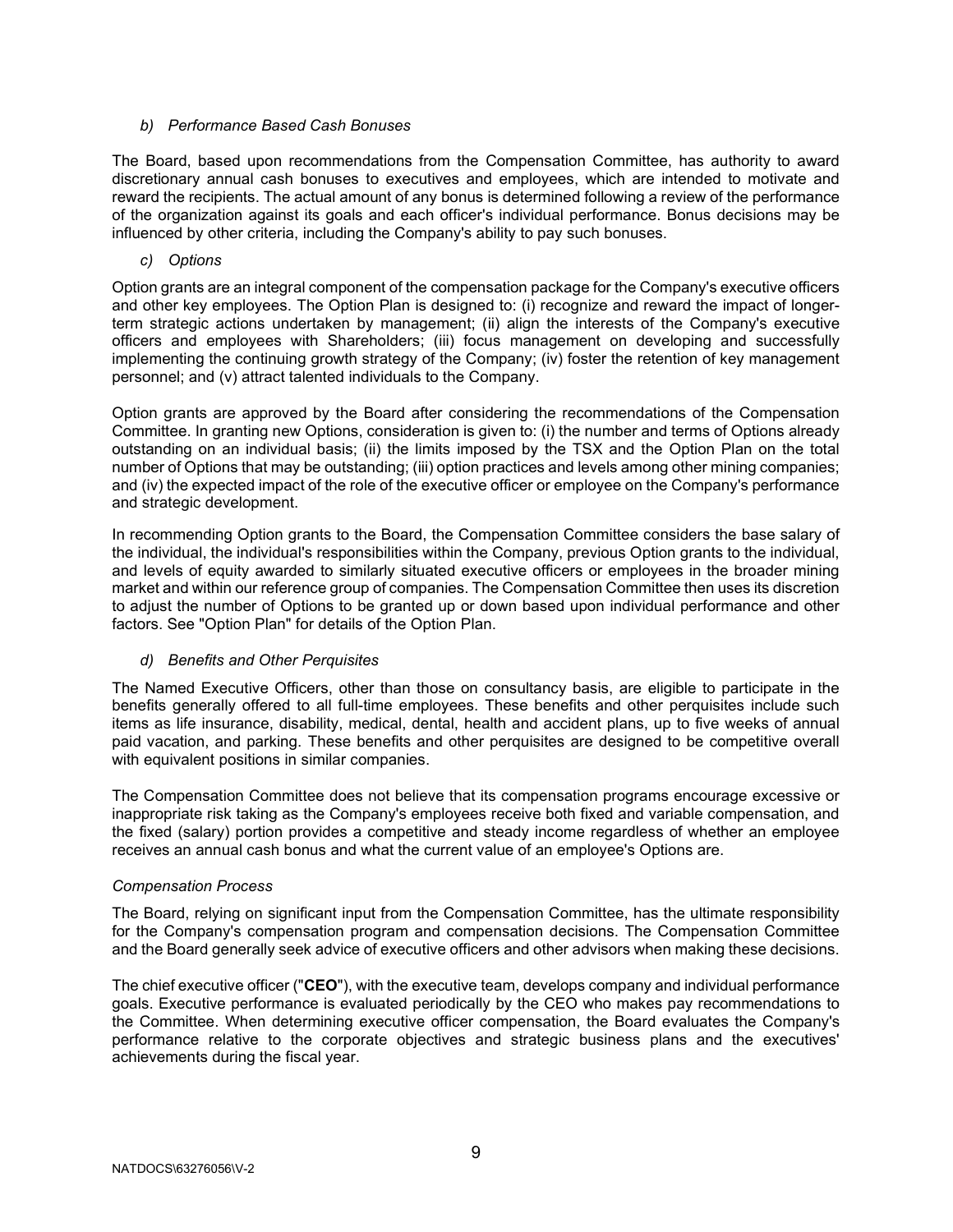Company and individual objectives are focused on the achievement of certain milestones that advance the project's design, permitting, funding and infrastructure.

#### Compensation Consulting and Resources

The Company did not retain an outside compensation consultant in the fiscal year ended December 31, 2021, choosing instead to rely on internal resources.

### Analysis of 2021 Compensation and Compensation Decisions

Compensation decisions and payments made during the fiscal year ended December 31, 2021 were affected by the circumstances of the Company during the year.

Year-end base rate adjustments and bonus determinations for executive officers, other than the CEO, were based on recommendations made to the Compensation Committee by the CEO considering the performance of the organization against goals, the individual performance and contribution of the executive officers, and the executive officer's position in the established range.

In order to conserve cash, and because the Compensation Committee felt that current pay levels were appropriate, no executive officers were awarded pay increases in the fiscal year ended December 31, 2021.

#### Risk Assessment and Oversight

The Compensation Committee considers the implications of the risks associated with the Company's compensation policies and practices. The Compensation Committee's role of approving the compensation policies and practices includes considering whether the compensation policies and practices could encourage a Named Executive Officer to take inappropriate or excessive risks. Based on the experience of the Compensation Committee in compensation matters, the Compensation Committee did not identify any risks arising from the Company's compensation policies and practices that would reasonably be likely to have a material adverse effect on the Company. This assessment was based on a number of considerations, including the following:

- base salaries provide a steady income regardless of share price performance, allowing executives and employees to focus on both near-term and long-term goals and objectives without undue reliance on short-term share price performance or market fluctuations;
- cash bonuses are based on performance measures designed to contribute to long-term value creation;
- Options typically vest over a number of years, motivating the achievement of long-term sustainable objectives and aligning executives with the interests of Shareholders; and
- the Compensation Committee does not solely focus on achievement of narrowly focused performance goals and retains adequate discretion to apply business judgement to assess the overall execution of the long-term business plan and adherence to the Company's corporate vision and values.

#### Hedging Activities

The Company prohibits directors, officers and employees from purchasing and selling certain derivatives in respect of any security of the Company. This includes purchasing "puts" and selling "calls" on the Company's securities, as well as a prohibition on short selling St. Augustine's securities. Aside from these prohibitions, the Company does not have a policy specifically pertaining to other financial instruments including prepaid variable forward contracts, equity swaps, collars, or units of exchange funds, which are designed to hedge or offset a decrease in market value of equity securities granted as compensation or held, directly or indirectly, by an executive officer or director. Any transactions of this nature are subject to insider reporting requirements and are reported on the System for Electronic Disclosure by insiders. To the knowledge of the Company, no Named Executive Officer or director has entered into any such agreement.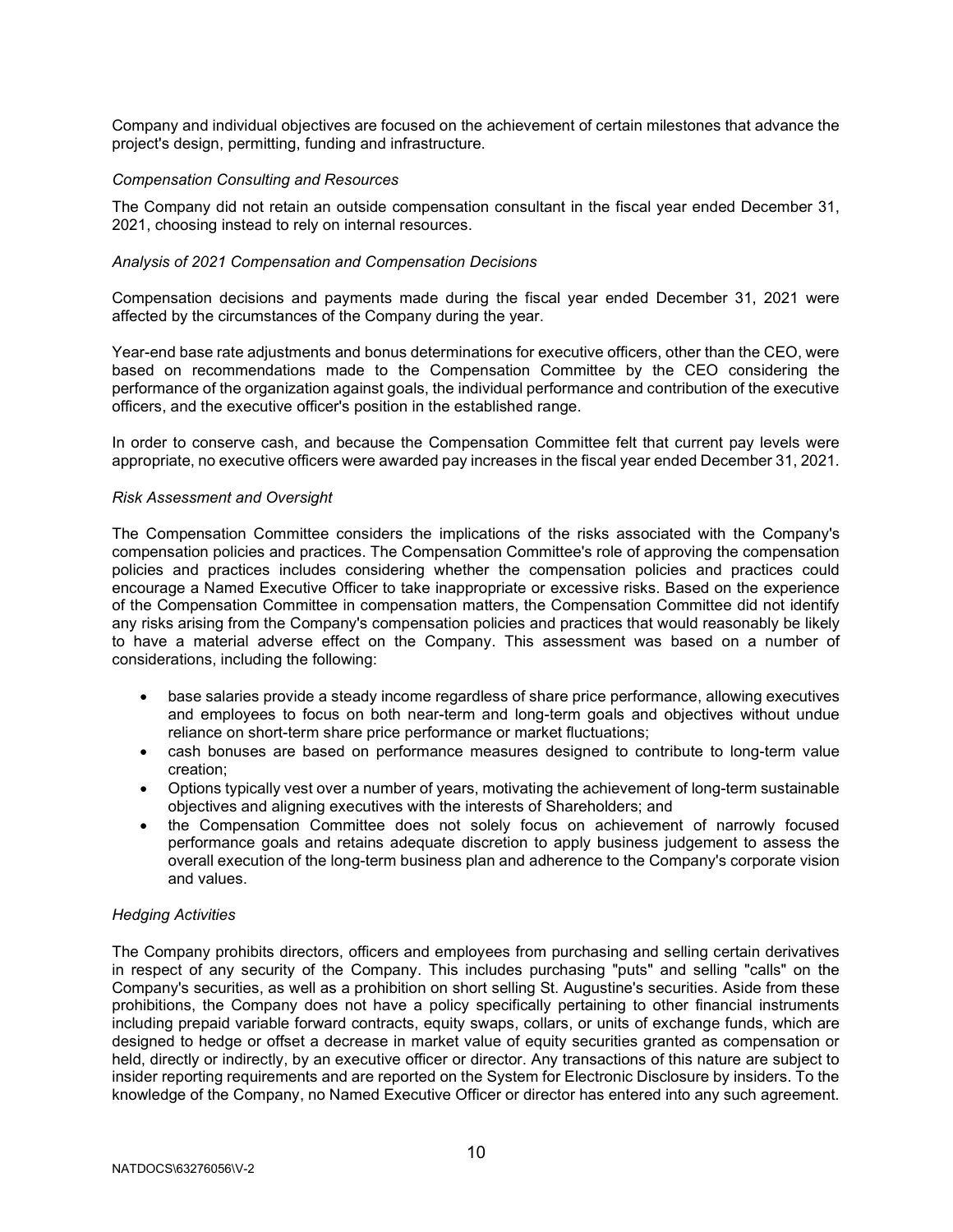## Performance Graph

The following graph and table illustrates the five-year cumulative shareholder return from January 1, 2017 to December 31, 2021 based on a \$100<sup>1</sup> investment in the Company's Common Shares compared to the cumulative return on a comparable investment on the SPDR Gold Shares Exchange Traded Fund (formerly the S&P/TSX Capped Gold Index) and the S&P/TSX Composite Index for the same period, ended December 31, 2021. Each index is as published by the TSX. The calculations exclude trading commissions and taxes. Total shareholder returns from each investment can be calculated from the quarter-end investment values shown in the following graph.

## FIVE-YEAR PERIOD TOTAL COMMON SHAREHOLDER RETURN COMPARISONS



## (From January 1, 2017 to December 31, 2021)

Over the period from January 1, 2017 through December 31, 2021, the Company's share price has underperformed at the S&P/TSX Composite and SDPR Gold Shares indices. The Company's share price decreased by 52% since inception, compared to an increase of 81% for the S&P/TSX Composite Index and an increase of 43% for the SPDR Gold Shares. There were also no changes in the Company's compensation to executive officers covering the same period.

<sup>&</sup>lt;sup>1</sup>In this Information Circular, unless otherwise specified or the context otherwise requires, all dollar amounts are expressed in Canadian dollars and references to "dollars" or "\$" are to Canadian dollars.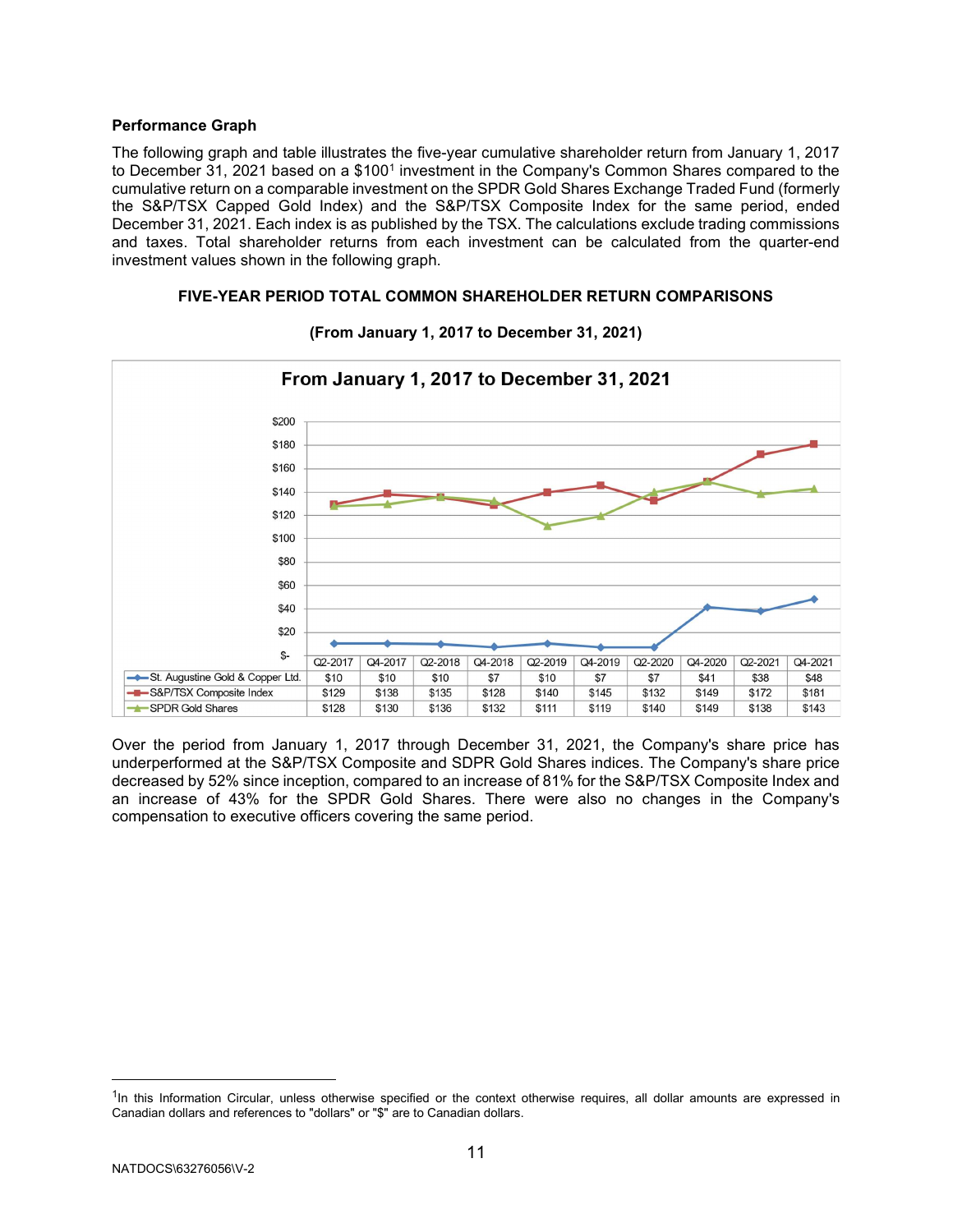## Summary Compensation Table

The following table (presented in accordance with National Instrument Form 51-102F6 Statement of Executive Compensation) provides information concerning compensation of the Named Executive Officers for the fiscal years ended December 31, 2021, 2020 and 2019:

|                                                 |                      |                            |                                             |                                              | <b>Non-Equity Incentive</b>                        | Plan Compensation (\$)                            |                              |                                             |                                         |
|-------------------------------------------------|----------------------|----------------------------|---------------------------------------------|----------------------------------------------|----------------------------------------------------|---------------------------------------------------|------------------------------|---------------------------------------------|-----------------------------------------|
| Name & Principal<br><b>Position</b>             | Year                 | <b>Salary</b><br>$($ \$)   | Share-<br>based<br><b>Awards</b><br>$($ \$) | Option-<br>based<br><b>Awards</b><br>$($ \$) | Annual<br><b>Incentive</b><br>Plans <sup>(1)</sup> | Long-<br>term<br><b>Incentive</b><br><b>Plans</b> | <b>Pension</b><br>Value (\$) | <b>All Other</b><br>Compensation<br>$($ \$) | <b>Total</b><br>Compensation<br>$($ \$) |
| <b>Manuel Paolo A.</b>                          |                      |                            |                                             |                                              |                                                    |                                                   |                              |                                             |                                         |
| Villar                                          | 2021                 | Nil                        | Nil                                         | Nil                                          | Nil                                                | Nil                                               | Nil                          | Nil                                         | Nil                                     |
| President and CEO                               | 2020                 | Nil                        | Nil                                         | Nil                                          | Nil                                                | Nil                                               | Nil                          | Nil                                         | Nil                                     |
|                                                 | 2019                 | Nil                        | Nil                                         | Nil                                          | Nil                                                | Nil                                               | Nil                          | Nil                                         | Nil                                     |
| Cynthia Marie S.                                |                      |                            |                                             |                                              |                                                    |                                                   |                              |                                             |                                         |
| <b>Delfin</b>                                   | 2021                 | Nil                        | Nil                                         | Nil                                          | Nil                                                | Nil                                               | Nil                          | Nil                                         | Nil                                     |
| <b>Chief Financial</b>                          | 2020                 | Nil                        | Nil                                         | Nil                                          | Nil                                                | Nil                                               | Nil                          | Nil                                         | Nil                                     |
| <b>Officer</b>                                  | 2019                 | Nil                        | Nil                                         | Nil                                          | Nil                                                | Nil                                               | Nil                          | Nil                                         | Nil                                     |
| Jess Anthony Q.<br>Yu<br><b>General Counsel</b> | 2021<br>2020<br>2019 | 60,000<br>60,000<br>60,000 | Nil<br>Nil<br>Nil                           | Nil<br>Nil<br>Nil                            | Nil<br>Nil<br>Nil                                  | Nil<br>Nil<br>Nil                                 | Nil<br>Nil<br>Nil            | Nil<br>Nil<br>Nil                           | 60,000<br>60,000<br>60,000              |

#### Notes:

1) At December 31, 2021, there were no share-based and option-based awards and accrual for annual cash incentives.

#### Incentive Plan Awards

#### Value Vested or Earned During the Year

The following table sets forth information with respect to the value of Options and discretionary annual cash bonus payments to the Named Executive Officers that vested or were earned during the fiscal year ended December 31, 2021.

| <b>Name</b>                            | <b>Options-Based Awards</b><br><b>Value Vested During the</b><br>Year $(1)$<br>$($ \$) | <b>Share-Based Awards</b><br><b>Value Vested During</b><br>the Year<br>$($ \$) | <b>Non-Equity Incentive Plan</b><br><b>Compensation</b><br><b>Value Earned During the</b><br>Year $(2)$ |
|----------------------------------------|----------------------------------------------------------------------------------------|--------------------------------------------------------------------------------|---------------------------------------------------------------------------------------------------------|
| Manuel Paolo A. Villar, CEO            | Nil                                                                                    | Nil                                                                            | Nil                                                                                                     |
| Cynthia Marie S. Delfin, CFO           | Nil                                                                                    | Nil                                                                            | Nil                                                                                                     |
| Jess Anthony Q. Yu, General<br>Counsel | Nil                                                                                    | Nil                                                                            | Nil                                                                                                     |

#### Notes:

- 1) The value that would have been realized from stock options is determined by multiplying the portion of each stock option grant that vested during 2021 by the difference between the closing share price of St. Augustine's Common Shares on the vesting date and the exercise price of the stock option. During the year ended December 31, 2021, none of the vesting dates had prices greater than the exercise price.
- 2) At December 31, 2021, there was no accrual for annual incentive awards earned in 2021.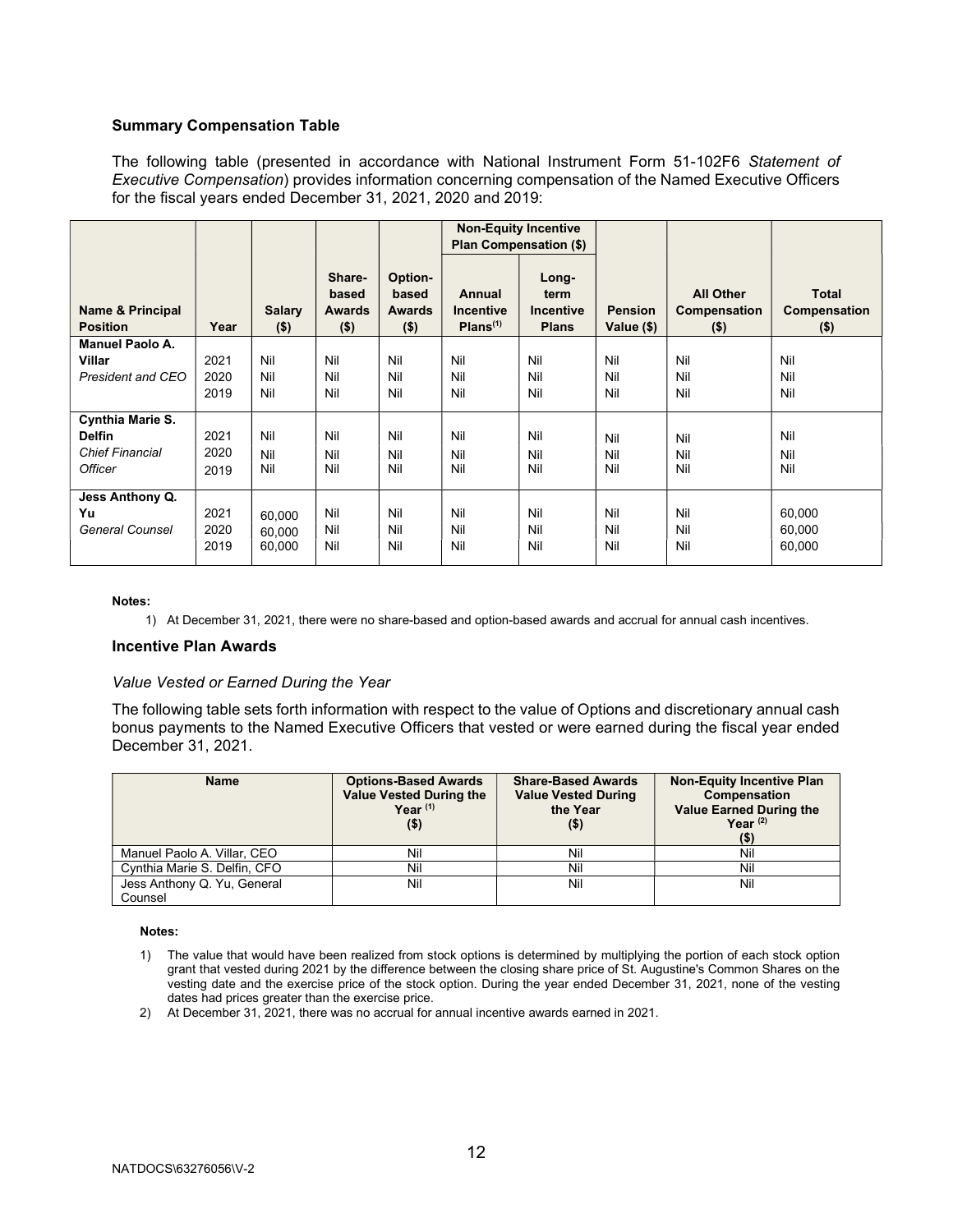## Burn Rate

The burn rate is not applicable for the three most recently completed fiscal year.

## Pension Plan Benefits

The Company does not provide any form of pension plan compensation or other retirement benefits for its directors, officers and employees.

### Termination and Change of Control Benefits

In order to attract and retain highly experienced executives to the company, St. Augustine has elected to provide certain termination and change of control benefits. Any payment made as a result of termination of employment will require a general release of all claims against the Company.

The Company currently provides no payment to Named Executive Officers for termination for cause, or retirement.

A "Change of Control" is deemed to have occurred at such time as the occurrence of a "change in ownership", a "change in effective control" or a "change in the ownership of a substantial portion of the assets" of a corporation. Each definition is intended to be consistent with relevant portions of US Treasury Regulation §1.409A.

A "change in ownership" of the Company occurs on the date on which any one person, or more than one person acting as a group, acquires ownership of Common Shares or ownership of shares of a parent of the Company (together "Company Shares") that, together with the Company Shares held by such person or group, constitutes more than 50% of the total fair market value or total voting power of the Company Shares. If a person or group is considered either to own more than 50% of the total fair market value or total voting power of the Company Shares, or to have effective control of the Company, and such person or group acquires additional Company Shares, the acquisition of additional Company Shares by such person or group shall not be considered to cause a "change in the ownership" of the Company or parent.

A "change in effective control" occurs only on either of the following dates:

- a) the date on which any one person, or more than one person acting as a group, acquires (or has acquired during the twelve-month period ending on the date of the most recent acquisition by such person or persons) ownership of Company Shares possessing 50% or more of the total voting power of the Company Shares. If a person or group is considered to possess 50% or more of the total voting power of the Company Shares, and such person or group acquires additional Company Shares, the acquisition of additional Company Shares by such person or group shall not be considered to cause a "change in effective control" of the Company or parent, or
- b) the date on which a majority of the members of the Company's Board or that of the parent is replaced during any twelve-month period by directors whose appointment or election is not endorsed by a majority of the members of the applicable board before the date of the appointment or election.

A "change in the ownership of a substantial portion of the assets" of the Company shall occur on the date on which any one person, or more than one person acting as a group, acquires (or has acquired during the twelve-month period ending on the date of the most recent acquisition by such person or persons) assets from the Company or parent that have a total gross fair market value equal to more than 40% of the total gross fair market value of all for the assets of the Company or parent immediately before such acquisition or acquisitions. A transfer of assets shall not be treated as a "change in the ownership of a substantial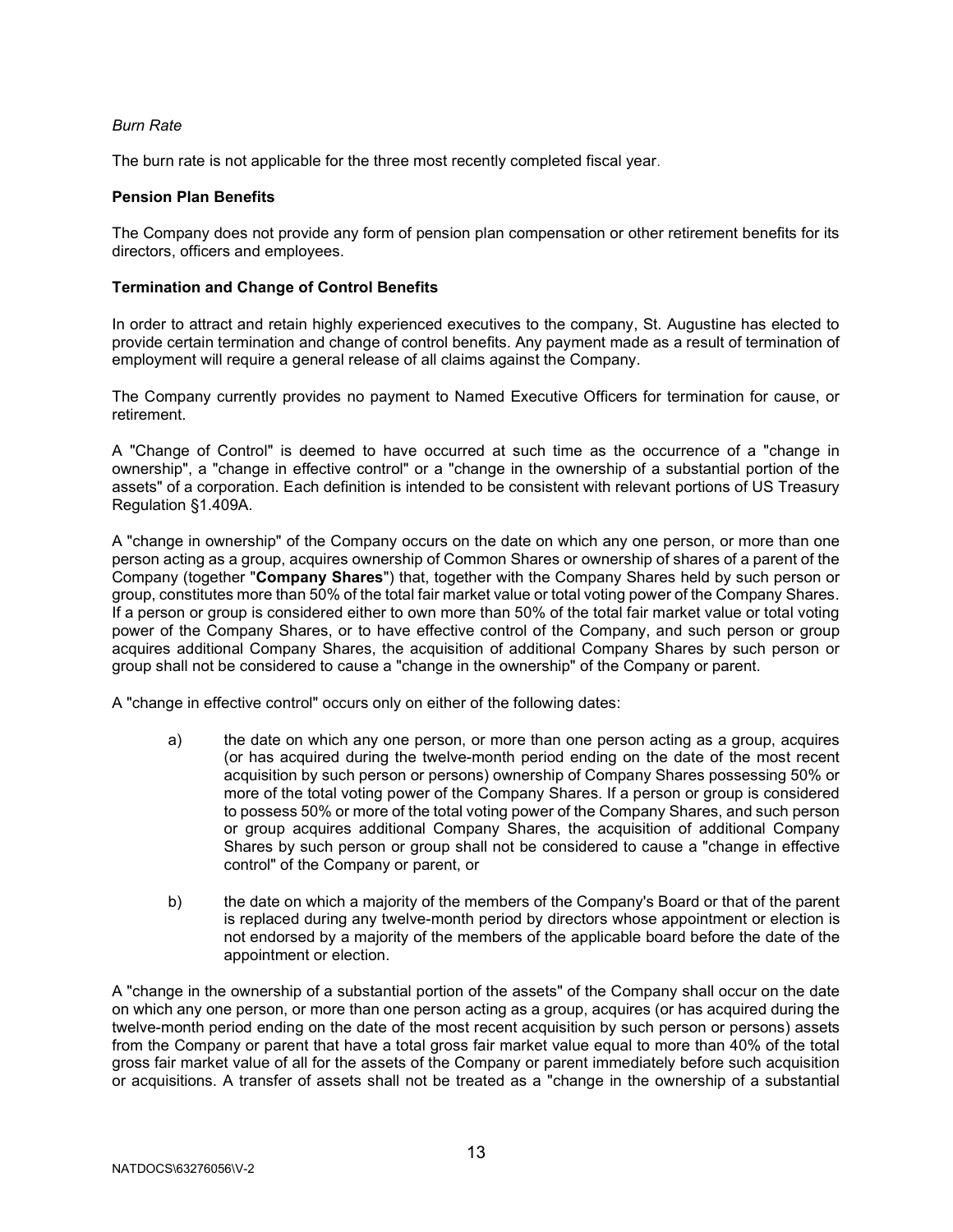#### Non-Executive Director Compensation

#### Non-Executive Director Compensation Table

| portion of the assets" when such transfer is made to an entity that is controlled by the shareholders of the<br>transferor corporation.                                                      |                               |                              |                        |                                                                |                               |                                      |                       |
|----------------------------------------------------------------------------------------------------------------------------------------------------------------------------------------------|-------------------------------|------------------------------|------------------------|----------------------------------------------------------------|-------------------------------|--------------------------------------|-----------------------|
| Notwithstanding these provisions, a Change of Control shall not be deemed to occur upon any increase in<br>ownership by existing shareholders Queensberry or RMC in the Company.             |                               |                              |                        |                                                                |                               |                                      |                       |
| <b>Non-Executive Director Compensation</b>                                                                                                                                                   |                               |                              |                        |                                                                |                               |                                      |                       |
| <b>Non-Executive Director Compensation Table</b>                                                                                                                                             |                               |                              |                        |                                                                |                               |                                      |                       |
|                                                                                                                                                                                              |                               |                              |                        |                                                                |                               |                                      |                       |
|                                                                                                                                                                                              |                               |                              |                        |                                                                |                               |                                      |                       |
|                                                                                                                                                                                              |                               |                              |                        |                                                                |                               |                                      |                       |
|                                                                                                                                                                                              |                               |                              |                        |                                                                |                               |                                      |                       |
|                                                                                                                                                                                              | <b>Fees Earned</b><br>$($ \$) | Share-Based<br><b>Awards</b> | Option-Based<br>Awards | Non-Equity<br><b>Incentive Plan</b><br>Compensation<br>$($ \$) | l Pension<br>Value<br>$($ \$) | All Other<br>Compensation<br>$($ \$) | Total<br>Compensation |
| The following table provides information concerning compensation earned by the non-executive directors<br>for the fiscal year ended December 31, 2021.<br>Name<br>Yolanda L. Coronel-Armenta | 8,200                         | $($ \$)<br><b>NIL</b>        | $($ \$)<br><b>NIL</b>  | <b>NIL</b>                                                     | <b>NIL</b>                    | <b>NIL</b>                           | $($ \$)<br>8,200      |
| Johnny C. Felizardo                                                                                                                                                                          | 6,200                         | <b>NIL</b>                   | <b>NIL</b>             | <b>NIL</b>                                                     | <b>NIL</b>                    | <b>NIL</b>                           | 6,200                 |
| Eugene T. Mateo                                                                                                                                                                              | 8,200                         | <b>NIL</b>                   | <b>NIL</b>             | <b>NIL</b>                                                     | <b>NIL</b>                    | <b>NIL</b>                           | 8,200                 |

#### Incentive Plan Awards

## SECURITIES AUTHORIZED FOR ISSUANCE UNDER EQUITY COMPENSATION PLANS

| EUSEI IVI. ADI ASAIUO                                                                                                                                                                                                                                                                                                                                                      | 7,000 | <b>INL</b>     | INIL.                               | <b>INIL</b>                           | <b>INIL</b> | <b>INIL</b>                                                      | 7,000                                                   |
|----------------------------------------------------------------------------------------------------------------------------------------------------------------------------------------------------------------------------------------------------------------------------------------------------------------------------------------------------------------------------|-------|----------------|-------------------------------------|---------------------------------------|-------------|------------------------------------------------------------------|---------------------------------------------------------|
| <b>Outstanding Option-Based Awards</b>                                                                                                                                                                                                                                                                                                                                     |       |                |                                     |                                       |             |                                                                  |                                                         |
| There are no outstanding Options for non-executive directors as of December 31, 2021. The Company<br>does not currently have in place a share-based award plan.                                                                                                                                                                                                            |       |                |                                     |                                       |             |                                                                  |                                                         |
| Incentive Plan Awards                                                                                                                                                                                                                                                                                                                                                      |       |                |                                     |                                       |             |                                                                  |                                                         |
| There were no incentive plan awards given during the year ended December 31, 2021.                                                                                                                                                                                                                                                                                         |       |                |                                     |                                       |             |                                                                  |                                                         |
| SECURITIES AUTHORIZED FOR ISSUANCE UNDER EQUITY COMPENSATION PLANS                                                                                                                                                                                                                                                                                                         |       |                |                                     |                                       |             |                                                                  |                                                         |
|                                                                                                                                                                                                                                                                                                                                                                            |       |                | Number of Common Shares to be       | Weighted-average<br>exercise price of |             | <b>Number of Common Shares</b><br>remaining available for future | issuance under the Option<br>Plan (excluding securities |
| <b>Plan Category</b>                                                                                                                                                                                                                                                                                                                                                       |       | <b>Options</b> | issued upon exercise of outstanding | outstanding Options<br>(CDN \$)       |             | reflected in the first column)                                   | (1)                                                     |
| Equity compensation plans<br>approved by Shareholders                                                                                                                                                                                                                                                                                                                      |       | <b>NIL</b>     |                                     | <b>NIL</b>                            |             |                                                                  | 83,678,443                                              |
| Equity compensation plans not<br>approved by Shareholders                                                                                                                                                                                                                                                                                                                  |       | <b>NIL</b>     |                                     | <b>NIL</b>                            |             |                                                                  | <b>NIL</b>                                              |
| <b>Total</b>                                                                                                                                                                                                                                                                                                                                                               |       | <b>NIL</b>     |                                     | <b>NIL</b>                            |             |                                                                  | 83,678,443                                              |
| Note:<br>The number of Common Shares reserved from time to time for issuance pursuant to Options granted pursuant to the Option<br>1)<br>Plan together with maximum Common Shares reserved for issuance pursuant to any predecessor stock option plan to<br>Eligible Optionees shall not exceed 10% of the aggregate number of issued and outstanding Common Shares of the |       |                |                                     |                                       |             |                                                                  |                                                         |

#### Note:

1) The number of Common Shares reserved from time to time for issuance pursuant to Options granted pursuant to the Option Plan together with maximum Common Shares reserved for issuance pursuant to any predecessor stock option plan to Eligible Optionees shall not exceed 10% of the aggregate number of issued and outstanding Common Shares of the Company on a non-diluted basis at the time of grant.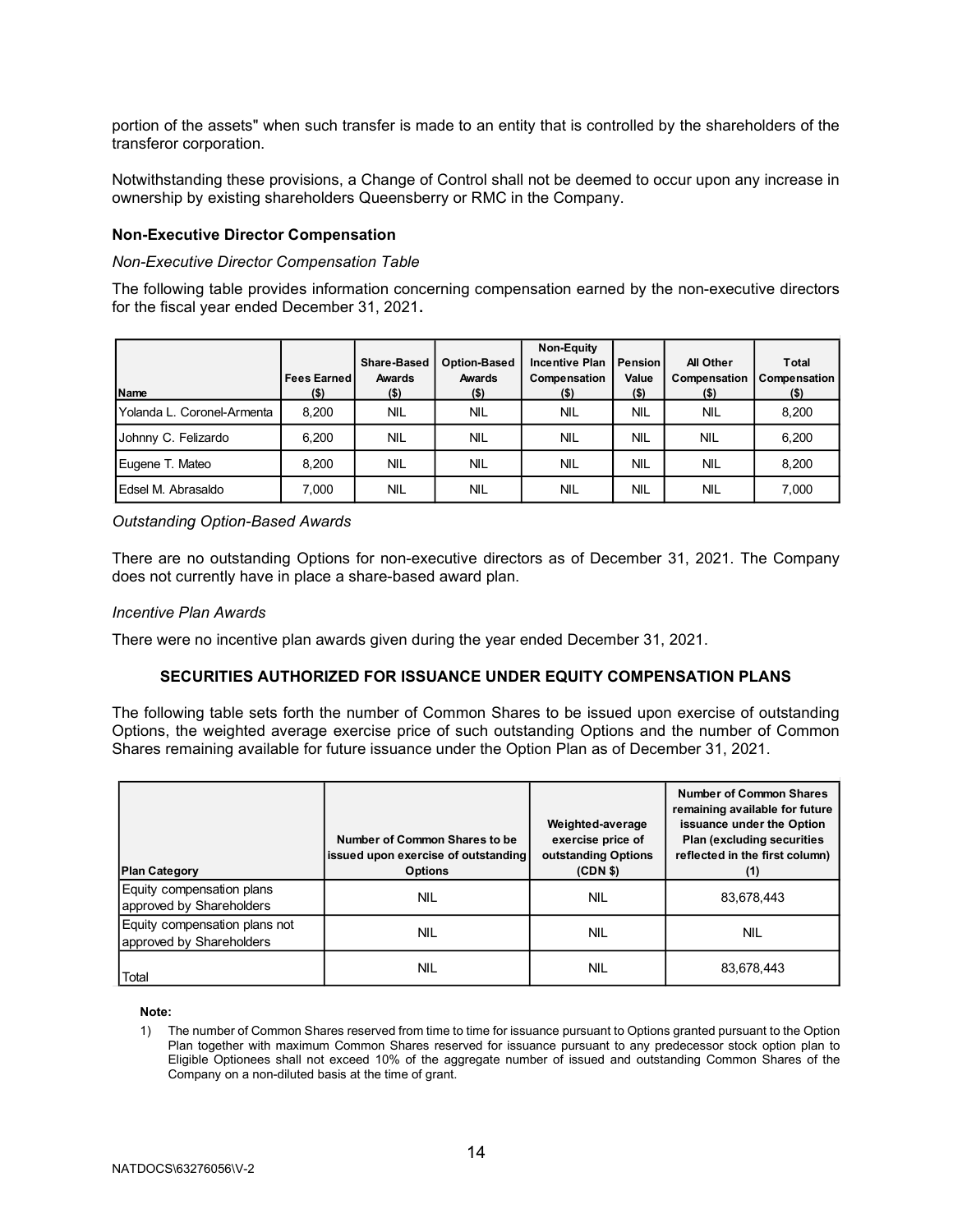Please refer to "Outstanding Option-Based Awards", for information concerning Options granted to and held by non-executive directors under the Option Plan as at the fiscal year ended December 31, 2021.

#### INDEBTEDNESS OF DIRECTORS AND EXECUTIVE OFFICERS

No executive officer, director or employee and no former executive officer, director or employee is indebted to the Company or its subsidiaries other than in respect to 3,000,000 Common Shares which were issued to certain prior officers of the Company for a total value as at December 31, 2021, of \$660,195 in exchange for non-interest bearing notes of \$900,000. The notes fell due on December 23, 2015 and will be settled through the return of 3,000,000 Common Shares to the Company.

|                | <b>Aggregate Indebtedness</b> |                          |
|----------------|-------------------------------|--------------------------|
| <b>Purpose</b> | <b>To the Company</b>         | <b>To Another Entity</b> |
| Share Purchase | \$900,000                     | N/A                      |

## CORPORATE GOVERNANCE DISCLOSURE

The Board is committed to a high standard of corporate governance practices. The Board believes that this commitment is not only in the best interest of the Shareholders, but that it also promotes effective decision making at the Board level. The Board is of the view that its approach to corporate governance is appropriate and continues to work to align with the recommendations currently in effect and contained in National Policy 58-201 Corporate Governance Guidelines, which are addressed below. In addition, the Board monitors and considers for implementation by St. Augustine the corporate governance standards which are proposed by various Canadian and U.S. regulatory authorities or which are published by various non-regulatory organizations in Canada or the U.S. The Company strives to enhance its disclosure to Shareholders on an annual basis.

#### Mandate of the Board

The Board has responsibility for the stewardship of the Company. The Board has adopted a formal written mandate which is available at the Company's website at www.sagcmining.com under the heading "Company - Corporate Governance", as well on SEDAR at www.sedar.com. In carrying out this mandate, the Board meets regularly and a broad range of matters are discussed and reviewed for approval. These matters include overall corporate plans and strategies, budgets, internal controls and management information systems, risk management as well as interim and annual financial and operating results. The Board is also responsible for the approval of all major transactions, including equity issuances, acquisitions and dispositions, as well as the Company's debt and borrowing policies and setting the policies and principles for CEO selection and performance. The Board strives to ensure that actions taken by management correspond closely with the objectives of the Board.

## Composition of the Board

#### Independence

The Board currently consists of five directors who provide the Company with a wide diversity of business experience. Additional information for each of the directors can be found under the heading "Particulars of Matters to be Acted Upon - Election of Directors". The Board has determined that three of the five proposed directors are independent as such term is defined by National Instrument 58-101 Disclosure of Corporate Governance Practices by having no direct or indirect material relationship with the Company, including any business or other relationship, which could reasonably be expected to interfere with the director's ability to act with a view to the best interests of the Company or which could reasonably be expected to interfere with the exercise of the director's independent judgment. Manuel Paolo Villar is not independent director. Mr. Villar is considered to have a material relationship with the Company (within the meaning of National Instrument 52-110 Audit Committees) as a result of his position as Chief Executive Officer of the Company. Mr. Mateo, on the other hand, has material professional involvement in companies affiliated to Queensberry.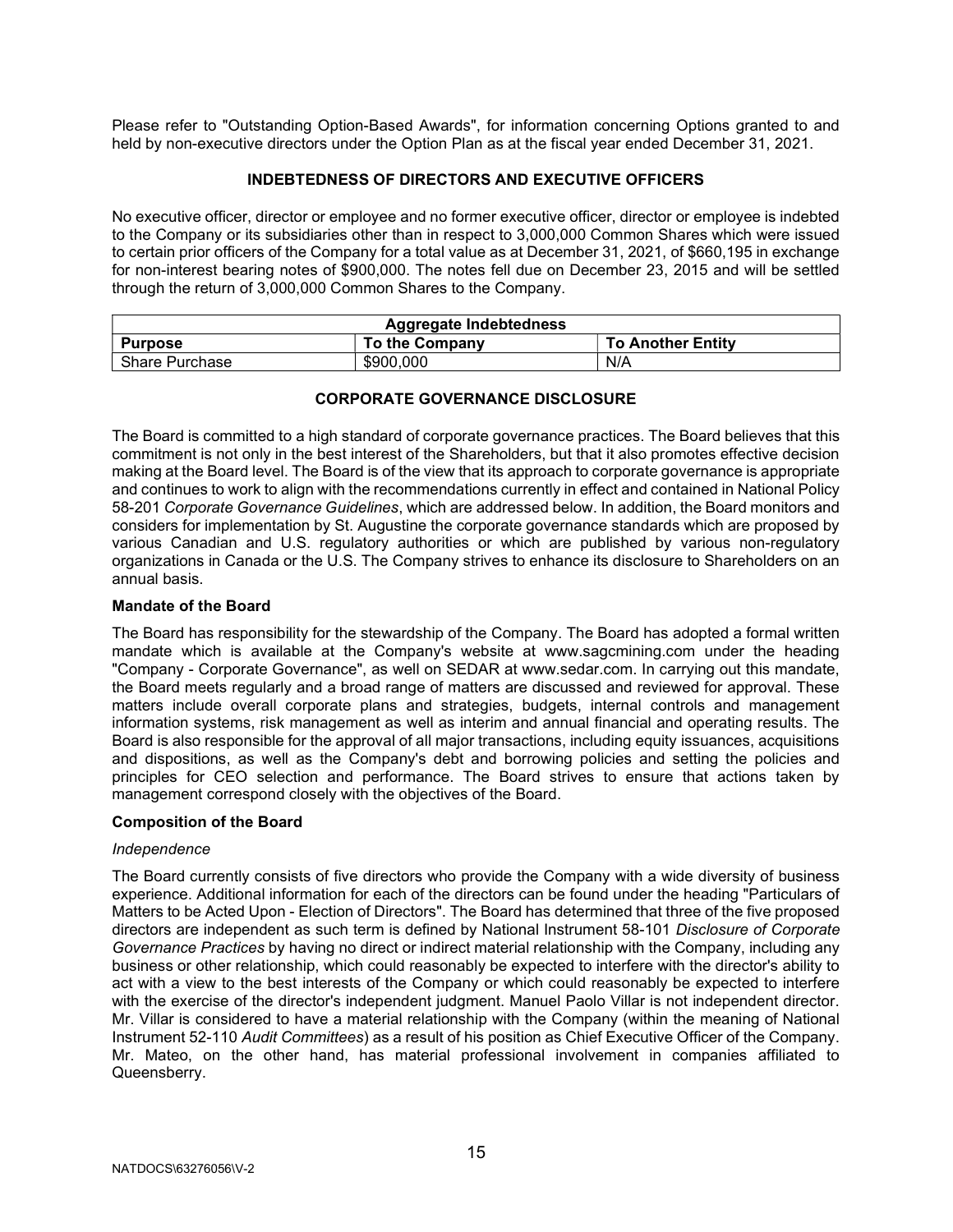### Annual Retainers and Meeting Participation Fees

The following table provides information concerning the Company's non-executive director fee structure in effect during the fiscal year ended December 31, 2021.

| al Retainers and Meeting Participation Fees                       |                                                                                                      |
|-------------------------------------------------------------------|------------------------------------------------------------------------------------------------------|
|                                                                   |                                                                                                      |
|                                                                   |                                                                                                      |
|                                                                   | ollowing table provides information concerning the Company's non-executive director fee structure in |
| during the fiscal year ended December 31, 2021.                   |                                                                                                      |
|                                                                   |                                                                                                      |
| <b>Type of Fee</b>                                                | Amount<br>$($ \$)                                                                                    |
| <b>Annual Retainers</b>                                           |                                                                                                      |
| Committee Chair Annual Cash Retainer                              | \$2,000                                                                                              |
| <b>Attendance Fees</b>                                            |                                                                                                      |
| Board Meetings (per meeting)                                      | \$500                                                                                                |
| Committee Meetings (per meeting)                                  | \$300                                                                                                |
|                                                                   |                                                                                                      |
| <b>Equity Compensation</b><br>Option grants and Stock Unit awards | As determined by the                                                                                 |

#### Board and Committee Meetings Held and Overall Attendance Levels in 2021

| <b>Attendance Fees</b>                                                                                                                                                                                                                                                                                                                                      |                                                    |                                                         |                                                                 |                                                                 |                                                                                            |                                                       |                             |  |
|-------------------------------------------------------------------------------------------------------------------------------------------------------------------------------------------------------------------------------------------------------------------------------------------------------------------------------------------------------------|----------------------------------------------------|---------------------------------------------------------|-----------------------------------------------------------------|-----------------------------------------------------------------|--------------------------------------------------------------------------------------------|-------------------------------------------------------|-----------------------------|--|
|                                                                                                                                                                                                                                                                                                                                                             | <b>Committee Chair Annual Cash Retainer</b>        |                                                         |                                                                 |                                                                 |                                                                                            | \$2,000                                               |                             |  |
|                                                                                                                                                                                                                                                                                                                                                             |                                                    |                                                         |                                                                 |                                                                 |                                                                                            |                                                       |                             |  |
| Board Meetings (per meeting)                                                                                                                                                                                                                                                                                                                                |                                                    |                                                         |                                                                 |                                                                 |                                                                                            | \$500                                                 |                             |  |
| Committee Meetings (per meeting)                                                                                                                                                                                                                                                                                                                            |                                                    |                                                         |                                                                 |                                                                 |                                                                                            | \$300                                                 |                             |  |
| <b>Equity Compensation</b>                                                                                                                                                                                                                                                                                                                                  |                                                    |                                                         |                                                                 |                                                                 |                                                                                            |                                                       |                             |  |
| Option grants and Stock Unit awards                                                                                                                                                                                                                                                                                                                         |                                                    |                                                         |                                                                 |                                                                 |                                                                                            | As determined by the<br>Board                         |                             |  |
| Board and Committee Meetings Held and Overall Attendance Levels in 2021<br>During the fiscal year ended December 31, 2021, five Board and standing committee meetings were held.<br>The attendance record of each director, in their capacity as such, for Board and standing committee<br>meetings held in 2021 was as follows:<br>Director <sup>(1)</sup> | <b>Board</b><br><b>Meetings</b><br><b>Attended</b> | Independent<br>Committee<br><b>Meetings</b><br>Attended | <b>Audit</b><br>Committee<br><b>Meetings</b><br><b>Attended</b> | Compensation<br>Committee<br><b>Meetings</b><br><b>Attended</b> | Nominating &<br>Corporate<br>Governance<br>Committee<br><b>Meetings</b><br><b>Attended</b> | <b>Total Number</b><br>of Meetings<br><b>Attended</b> | <b>Attendance</b><br>Record |  |
| Manuel Paolo A. Villar, CEO                                                                                                                                                                                                                                                                                                                                 | 6 of 6                                             | n/a                                                     | n/a                                                             | n/a                                                             | n/a                                                                                        | 6 of 6                                                | 100%                        |  |
| Yolanda L. Coronel-Armenta                                                                                                                                                                                                                                                                                                                                  | 6 of 6                                             | n/a                                                     | 4 of 4                                                          | n/a                                                             | n/a                                                                                        | 10 of 10                                              | 100%                        |  |
| Johnny C. Felizardo                                                                                                                                                                                                                                                                                                                                         | 6 of 6                                             | n/a                                                     | 4 of 4                                                          | n/a                                                             | n/a                                                                                        | 10 of 10                                              | 100%                        |  |
| Eugene T. Mateo                                                                                                                                                                                                                                                                                                                                             | 6 of 6                                             | n/a                                                     | 4 of 4                                                          | n/a                                                             | n/a                                                                                        | 10 of 10                                              | 100%                        |  |
|                                                                                                                                                                                                                                                                                                                                                             | 6 of 6                                             | n/a                                                     | 4 of 4                                                          | n/a                                                             | n/a                                                                                        | 6 of 6                                                | 100%                        |  |

#### Note:

Board members, both independent and non-independent, are granted one vote each on matters requiring the approval of the body. All directors are allowed to explain their respective votes and all board resolutions arrived at are based on majority rule with no particular director influencing the position of any of the members of the Board.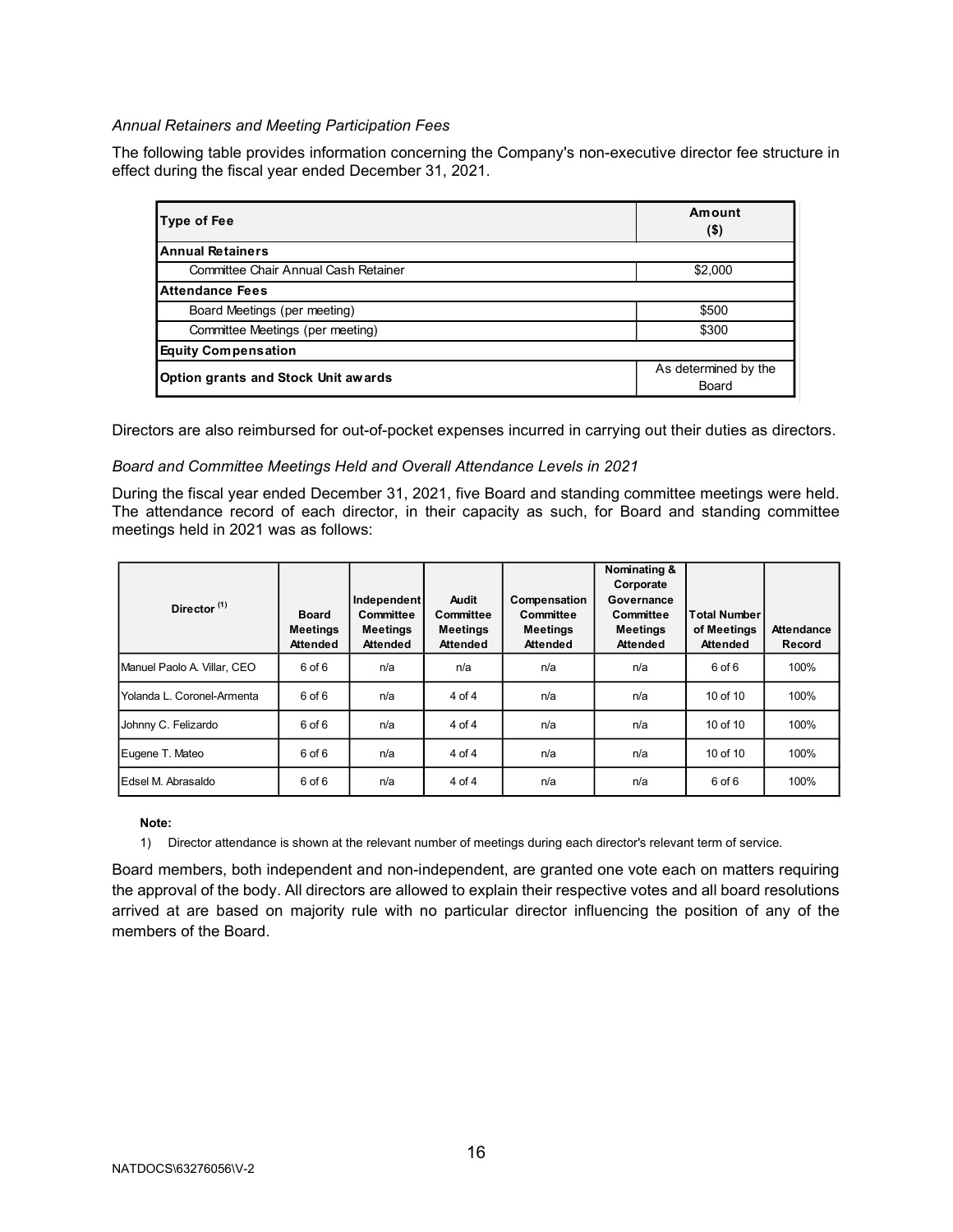## Other Directorships

The following proposed directors currently serve on the board of directors of the reporting issuers (or equivalent) listed below, each of which are reporting issuers in one or more Canadian (or foreign) jurisdictions:

| Name                   | Name of Reporting Issuer                                      |
|------------------------|---------------------------------------------------------------|
| Manuel Paolo A. Villar | Vista Land & Lifescapes, Inc. (PSE), Starmalls, Inc.<br>(PSE) |
| Edsel M. Abrasaldo     | Mindoro Resources Ltd. (TSXV)                                 |

Note:

1) PSE – Philippine Stock Exchange.

The Board has at least one regularly scheduled meeting per year. During all regularly scheduled meetings (and certain other meetings), the Board and its committees conduct in camera sessions, at which no members of management are present. The in camera sessions of the Board are held at such times as the Chairman determines advisable. The in camera sessions are intended not only to encourage the Board and its committees to fully and independently fulfill their mandates, but also to facilitate the performance of the fiduciary duties and responsibilities of the Board and its committees to the Shareholders.

## Position Descriptions

## Chairman

The Board has developed a written position description for the Chairman, which provides that the Chairman is to act as the leader of the Board, to manage and co-ordinate the activities of the Board and to ensure that the Board is alert to its obligations to the Company. The Chairman of the Board is Manuel Paolo A. Villar who is not an independent director.

## Committee Chairs

The Board has developed written position descriptions for the chairs of each committee. The chairs of each committee are to provide effective leadership at the committee level and ensure that each committee fulfills its mandate.

## Chief Executive Officer

The Board has adopted a position description for its CEO, which is generally reviewed annually by the Board. The CEO's principal duties and responsibilities are for planning the strategic direction of the Company, providing leadership to the Company, reporting to the Board and overseeing the executive management of the Company in particular with respect to the day-to-day affairs of the Company. In addition, the written mandate of the Compensation Committee provides that it will conduct annual performance reviews of the CEO with the results of such reviews to be communicated to the Board, giving the Board a formal opportunity to provide direction and feedback to the CEO concerning the performance of his or her duties.

## Orientation and Continuing Education

The Company has not adopted a formalized process of orientation for new Board members. However, the Corporate Governance Committee is mandated, as may be required from time to time, to oversee an orientation and education program for new directors and ongoing educational opportunities for all directors. Although no formal programs have been implemented to date, all directors are provided with information about the Company, its strategy and operations and have access to the Company's policies, mandates and terms of reference, including the Code of Business Conduct and Ethics.

All directors have been provided with this baseline of knowledge about the Company, which serves as a basis for informed decision making. This baseline of knowledge includes a combination of written material and the ability to attend one-on-one meetings with senior management of the Company.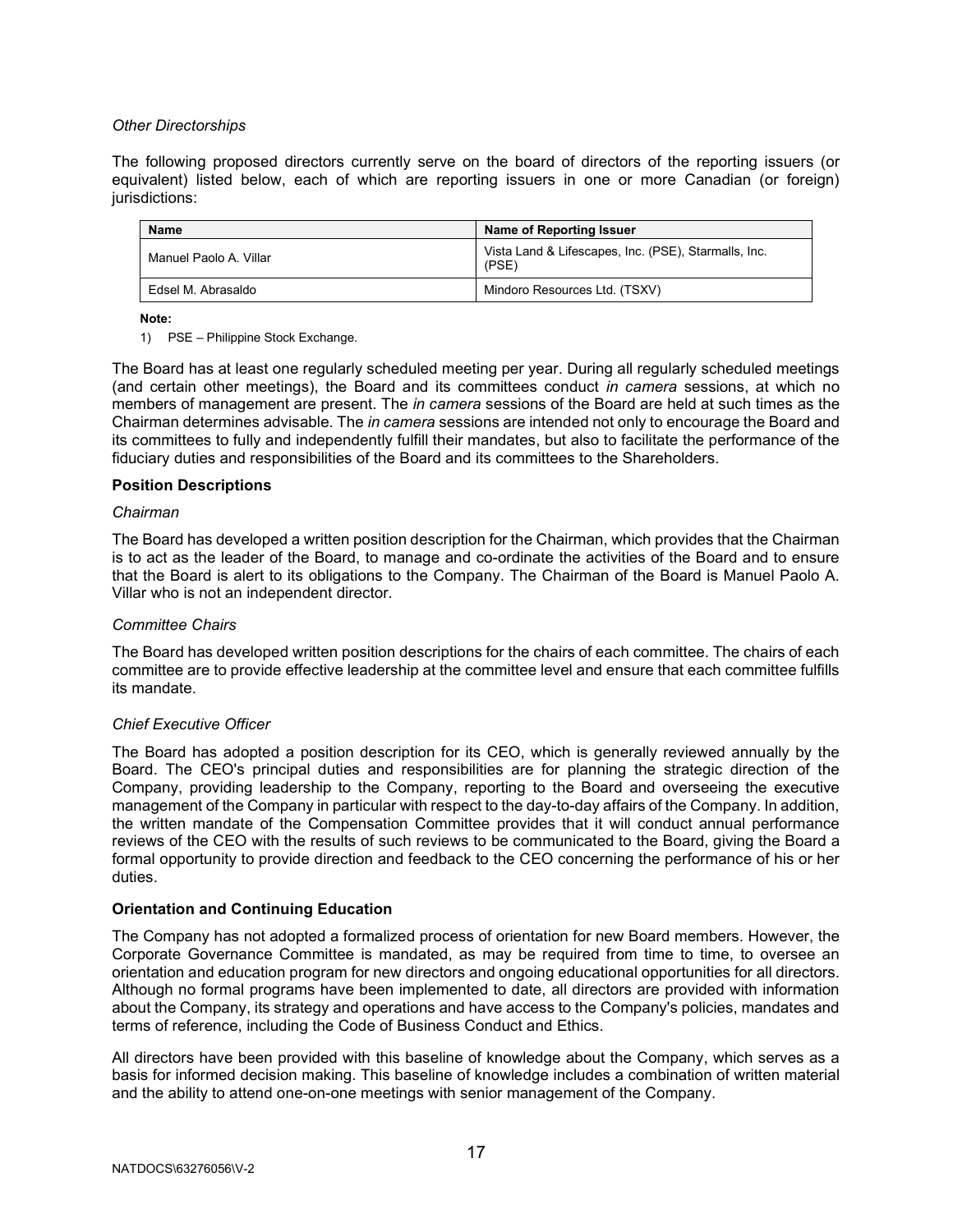Directors are kept informed as to matters impacting, or which may impact, the Company's operations through regular communications from management and reports and presentations at Board meetings.

#### Ethical Business Conduct

The Board has adopted a Code of Business Conduct and Ethics (the "Code") for all directors, officers, employees and consultants of the Company. The Code is available at the Company's website at www.sagcmining.com, under the heading "Company – Corporate Governance", as well as on SEDAR at www.sedar.com. The Company expects that all directors, officers, employees and consultants of the Company will adhere to the highest ethical standards in the Company's business activities. All directors, officers, employees and consultants of the Company are expected to deal fairly with other employees, customers, suppliers, competitors, governments and the general public.

The Board and management of the Company monitor compliance with the Code. All directors, officers, employees and consultants of the Company are encouraged to report violations of the Code to an employee's supervisor, any senior officer or director, the chair of the Audit Committee or the Chairman, as may be appropriate in the circumstances. The Board has adopted a whistleblower policy, which is available at the Company's website at www.sagcmining.com, under the heading "Company - Corporate Governance", as well on SEDAR at www.sedar.com.

No material change reports have been filed since the beginning of the Company's most recently completed financial year that pertains to any conduct of a director or executive officer that constitutes a departure from the Code.

The Code requires disclosure to the Board of any transactions or agreements in respect of which any director or executive officer of the Company has a material interest and the extent and nature of that interest. Any director with a conflict of interest or who is capable of being perceived as being in a conflict of interest with respect to the Company must abstain from discussion and voting by the Board or any committee on any motion to recommend or approve the relevant agreement or transaction. The Board itself must comply with conflict of interest provisions of the BVI Business Companies Act, 2004 in order to ensure that directors exercise independent judgment in considering transactions and agreements in respect of which a director or executive officer has a material interest.

The Board has adopted a formal disclosure policy (the "Disclosure Policy"), in order to promote consistent disclosure practices aimed at informative, timely and broadly disseminated disclosure of material information to the market, in accordance with applicable securities legislation. A copy of the Disclosure Policy is available at the Company's website at www.sagcmining.com, under the heading "Company – Corporate Governance", as well on SEDAR at www.sedar.com.

## Board Diversity and Term Limit Policy

On April 26, 2016, pursuant to National Instrument 58-101 Disclosure of Corporate Governance Disclosure which require TSX listed issuers to disclose certain information relating to the representation of women on boards of directors and in executive officer positions and on mechanisms of board renewal, the Company adapted a board diversity and term limit policy (the "Diversity Policy"), which is available at the Company's website at www.sagcmining.com under the heading "Company - Corporate Governance," as well on SEDAR at www.sedar.com.

## Term Limits

Under the Diversity Policy, the Board does not believe that fixed term limits are in the best interest of the Company. The N&CG Committee considers both the term of service of individual directors, the average term of the Board as a whole and turnover of directors over the prior three years when proposing nominees. The N&CG Committee considers the benefits of regular renewal in the context of the needs of the Board at the time and the benefits of the institutional knowledge of the Board members.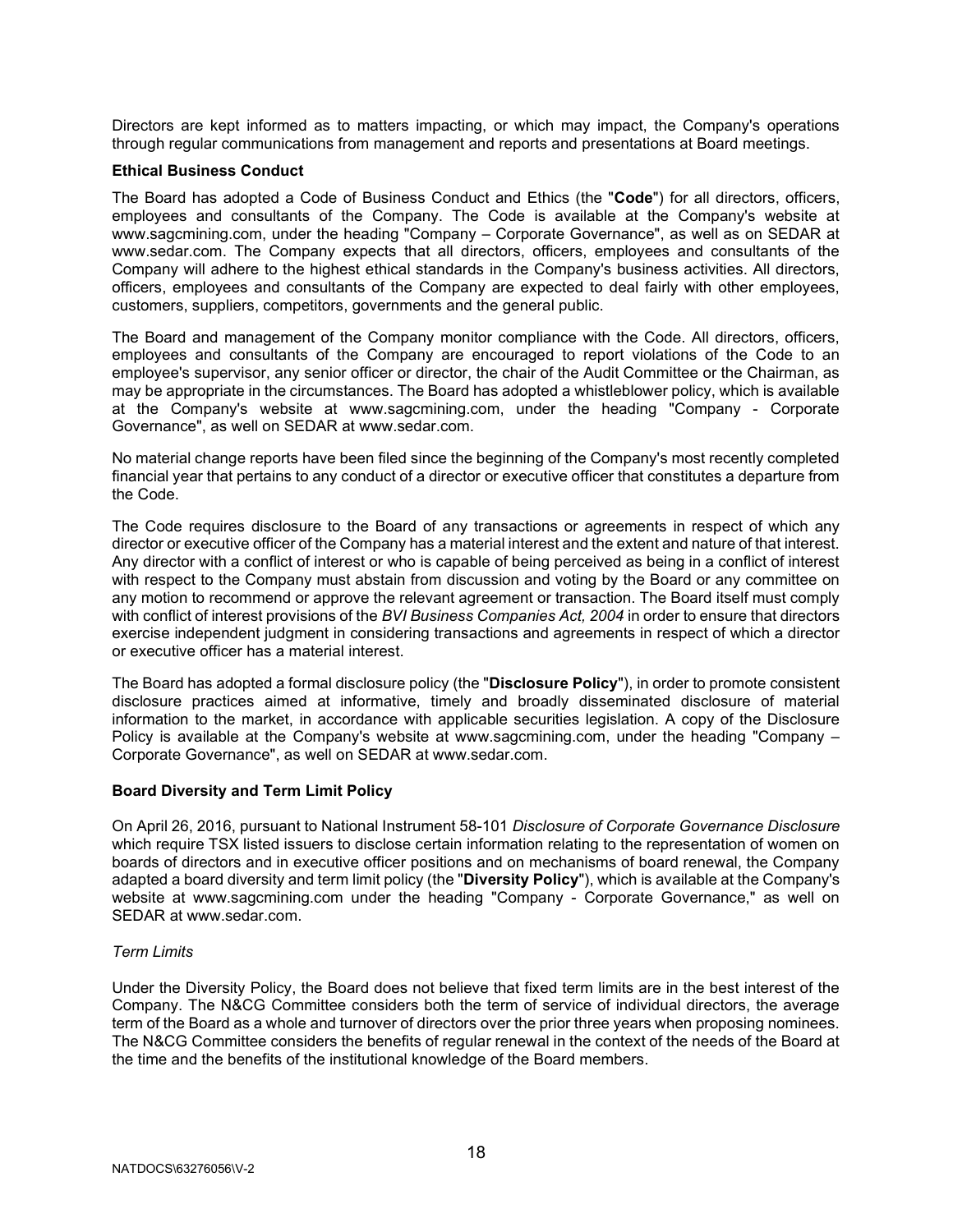## Policy Regarding the Representation of Women on the Board

The Board recognizes the beneficial impact of diversity on decision-making and overall board performance and has, as a reflection of that recognition, adopted the Diversity Policy. The Diversity Policy outlines the Board's commitment to an identification and nomination process that will identify qualified female candidates. The Board recognizes that diversity among its directors will enhance decision making by the Board by utilizing the difference in perspective of the members of the Board.

The Diversity Policy provides that the Company will consider candidates on merit using objective criteria with due regard to the benefits of diversity and the needs of the Board when identifying suitable candidates for appointment to the Board. In accordance with the requirements of the Diversity Policy, the N&CG Committee will be required to include diverse candidates in its list of potential candidates for positions on the Board. In reviewing the composition of the Board, the N&CG Committee will consider the benefits of diversity in order to maintain an optimum mix of skills, knowledge and experience on the Board.

The N&CG Committee is responsible for reviewing the Diversity Policy and assessing its effectiveness from time to time as necessary in promoting a diverse Board. The N&CG Committee is also responsible for monitoring compliance with the Diversity Policy.

The Company has not adopted a target regarding women on the Board or in executive officer positions as the Company considers all candidates based on their merit and qualifications relevant to the specific role. As of the date of the Information Circular, one out of five directors (20%) and one out of three (33%) Named Executive officers are women.

#### Nomination of Directors

The process for identifying and recommending the nomination of new Board candidates is the role of the N&CG Committee. The N&CG Committee will identify potential Board members from diverse professional and personal backgrounds who combine a broad spectrum of experience and expertise with a reputation for integrity, which assessment will include a consideration of diversity, age, skills, competencies and experience in the context of the needs of the Board. A copy of the charter of the N&CG Committee is available at the Company's website at www.sagcmining.com, under the heading "Company – Corporate Governance", as well on SEDAR at www.sedar.com.

#### **Assessments**

The Board does not have a formal process or steps established to satisfy itself that the Board, its committees and its individual directors are performing effectively. The Board discusses these issues from time to time among itself and management and implements such changes and makes such modifications as are determined to be necessary or desirable.

#### Board Committees and Their Mandates

The Board has the following standing committees: the Audit Committee, the Compensation Committee and the N&CG Committee. The following is a description of the standing committees and their current membership as of the date hereof.

## Audit Committee

Chair: Yolanda L. Coronel-Armenta

## Member: Johnny C. Felizardo, Eugene T. Mateo

The Audit Committee is currently constituted with three independent directors. The Board has determined that all of the members of the Audit Committee are "financially literate" as defined in National Instrument 52-110Audit Committees. An individual is considered financially literate if he or she has the ability to read and understand a set of financial statements that present a breadth and complexity of accounting issues that are generally comparable to the breadth and complexity of issues that can reasonably be expected to be raised by the issuer's financial statements.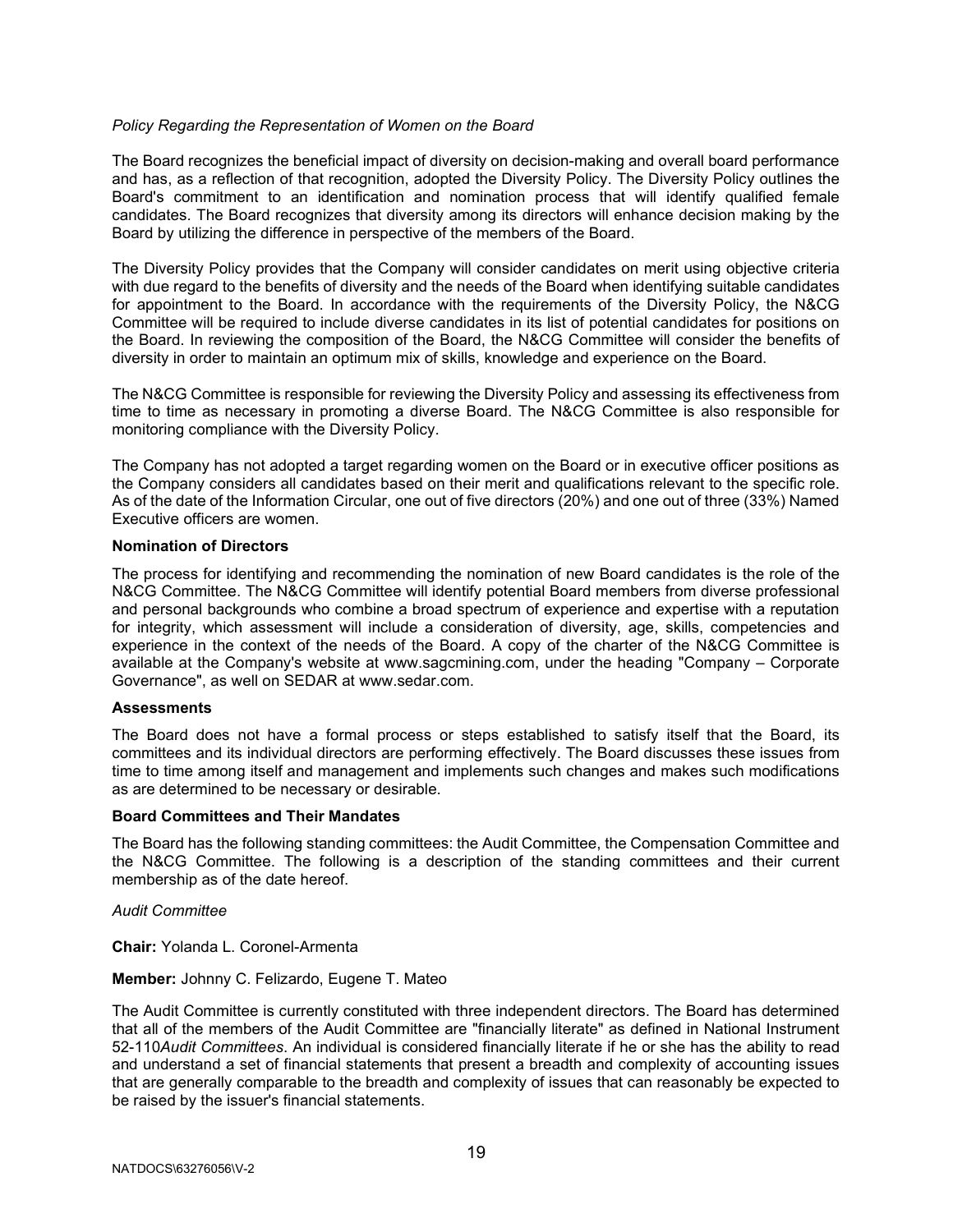The Audit Committee's primary functions are to assist the Board in fulfilling its oversight responsibilities with respect to: (i) the integrity of the Company's financial statements; (ii) the integrity of the financial reporting process; (iii) the system of internal control and management of financial risks; (iv) the external auditors' qualifications and independence; and (v) the external audit process and the Company's process for monitoring compliance with laws and regulations.

The Audit Committee is directly responsible for recommending to the Board the nomination of the external auditor, the compensation and retention of the external auditor, overseeing the work of the external auditor, and the relationship of the external auditor with the Company (including the resolution of disagreements between management and the external auditor regarding financial reporting). The Audit Committee meets at least four times annually.

Further information relating to the Audit Committee can be found in the Audit Committee Charter which is available at the Company's website at www.sagcmining.com, under the heading "Company – Corporate Governance", as well on SEDAR at www.sedar.com and in the Company's annual information form dated March 30, 2022 for the fiscal year ended December 31, 2021 (the "Annual Information Form").

#### Compensation Committee

#### Chair: Edsel M. Abrasaldo

#### Members: Yolanda L. Coronel-Armenta; Johnny C. Felizardo

The Compensation Committee is currently constituted with three independent directors. All of these directors have extensive business experience, which provides them the understanding of effective compensation principles. The Chair of the Committee, Mr. Abrasaldo is a Geologist by profession and has held key positions in mining companies since 1977. His extensive background in these companies over a period of more than four decades is strategic in understanding the compensation necessities of a mining company. Ms. Coronel-Armenta is a certified public accountant (CPA) by profession, licensed both in the Philippines and in the United States (Texas), and she is also a licensed real estate broker (California). Having occupied positions as Vice President, and as Treasurer in several companies, both in the Philippines and abroad, provided Ms. Coronel-Armenta with extensive knowledge and experience in handling finance and compensation matters. Mr. Felizardo had worked in key positions for companies in the Philippines and abroad, including mining companies, since 1980. His working experience of four decades provided him with a wide range of understanding the compensation matters of companies.

The Compensation Committee's primary functions are to assist the Board in its oversight role with respect to the Company's global human resources strategy, policies and programs and all matters relating to proper utilization of human resources within the Company, with special focus on management succession, development and compensation.

Further information relating to the Compensation Committee can be found in the Compensation Committee Charter which is available at the Company's website at www.sagcmining.com, under the heading "Company – Corporate Governance", as well on SEDAR at www.sedar.com.

The Compensation Committee has the authority to engage independent counsel and other advisors as it determines necessary or advisable for its purposes.

The Compensation Committee meets as often as required.

Nominating and Corporate Governance Committee

Chair: Eugene T. Mateo

Member: Yolanda L. Coronel-Armenta; Edsel M. Abrasaldo

The Nominating and Corporate Governance ("N&CG") Committee is currently constituted with three independent directors and all members have a working familiarity with corporate governance practices.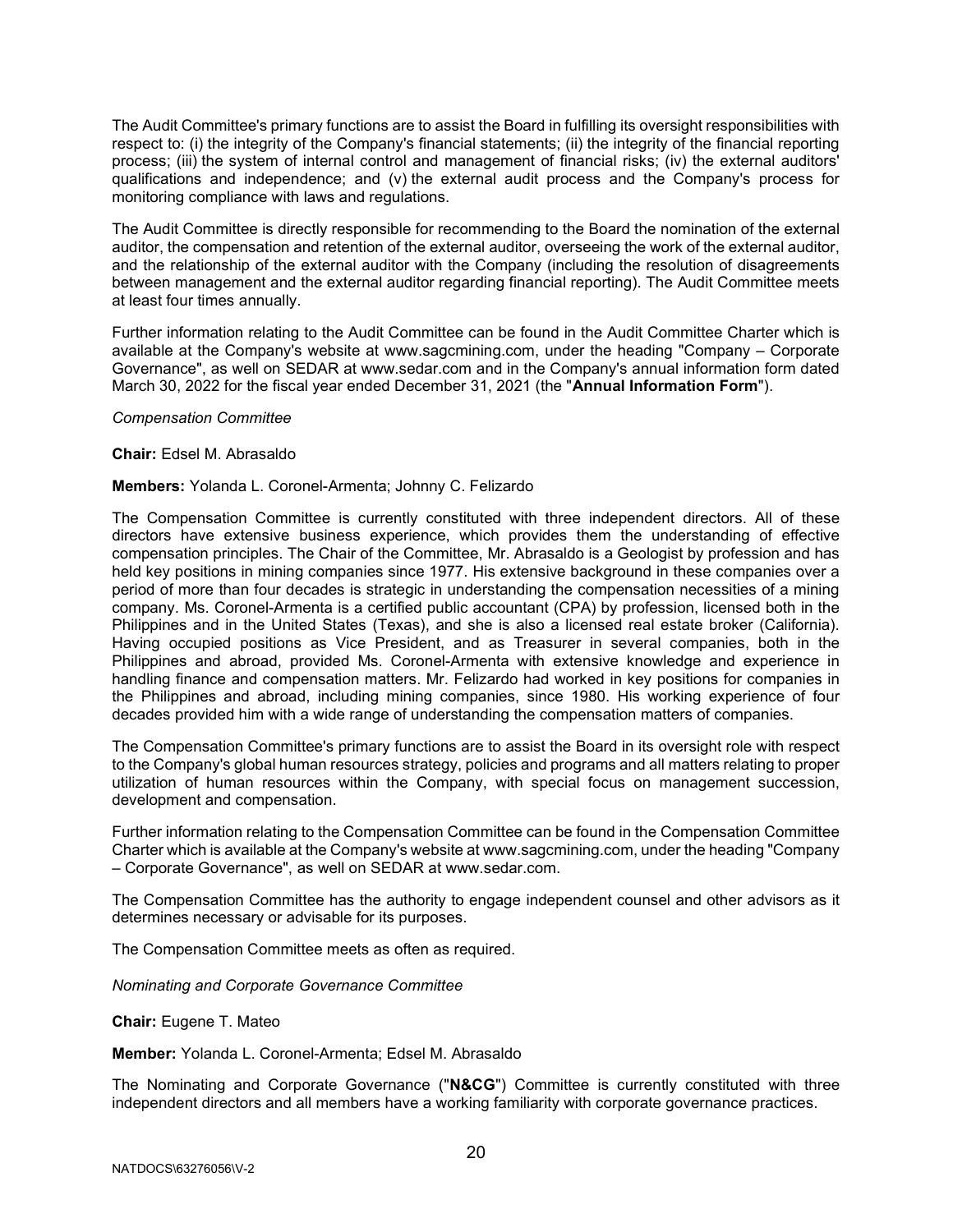The Committee shall assist the Board in fulfilling its governance and oversight responsibilities. The Committee's primary duties and responsibilities are to identify individuals qualified to become Board and Board committee members and recommend that the Board select director nominees for appointment or election to the Board and develop and recommend to the Board corporate governance guidelines for the Company and make recommendations to the Board with respect to corporate governance practices.

Further information relating to the N&CG Committee can be found in the Nominating and Corporate Governance Committee Charter which is available at the Company's website at www.sagcmining.com, under the heading "Company – Corporate Governance", as well on SEDAR at www.sedar.com.

The N&GC Committee meets as often as required, but not less frequently than annually.

## INTEREST OF INFORMED PERSONS IN MATERIAL TRANSACTIONS

Except as disclosed herein, neither the Company nor any director or officer of the Company, nor any proposed nominee for election as a director of the Company, nor any other insider of the Company, nor any associate or affiliate of any one of them has or has had, at any time since the beginning of the year ended December 31, 2021, any material interest, direct or indirect, in any transaction or proposed transaction that has materially affected or would materially affect the Company.

#### ADDITIONAL INFORMATION

Additional information relating to the Company is available on SEDAR at www.sedar.com and in the Company's Annual Information Form. Financial information is contained in the Company's annual financial statements and annual management's discussion and analysis in respect of the fiscal year ended December 31, 2021. In addition, a Shareholder may obtain copies of such documents through Jess Anthony Q. Yu, by mail at 22F BDO Equitable Bank Tower 8751 Paseo de Roxas, Salcedo Village, Makati City, Philippines 1226, by telephone at +63277288491; or by email at attyjyu@kingkingproject.com. Guidelines for the attendance of shareholders at the meeting may be coursed through at SAUAGM2022@gmail.com.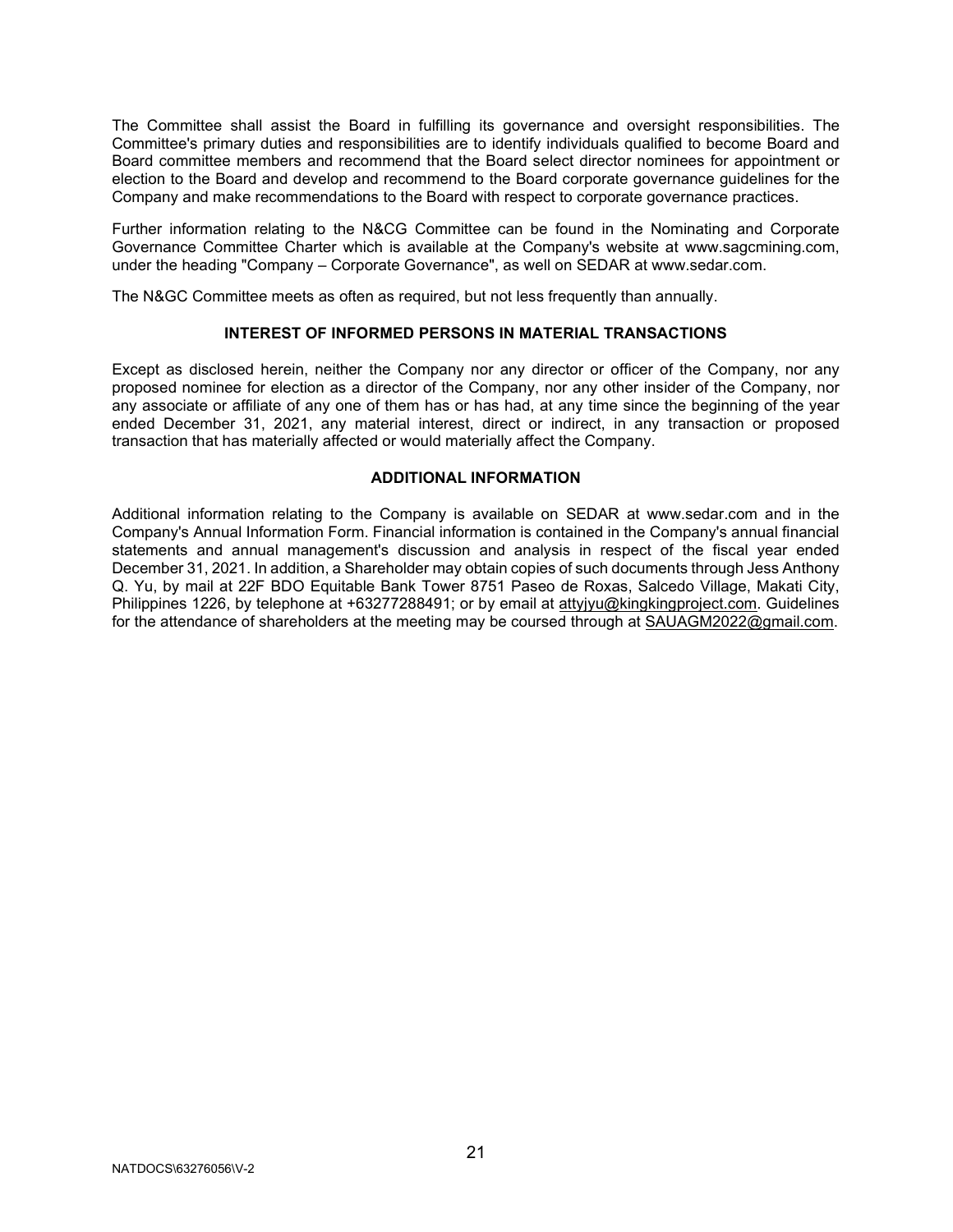

## **GUIDELINES FOR THE 2022 ANNUAL GENERAL MEETING OF ST. AUGUSTINE GOLD & COPPER LTD.**

As provided in the Notice to Stockholders, the Company's Annual General Meeting on **30 June 2022, Thursday, 10 A.M. Manila Time**, shall be held via remote communication using the Zoom application. To participate, Stockholders are requested to register by sending the following requirements to **[SAUAGM2022@gmail.com](mailto:SAUAGM2022@gmail.com)** no later than **28 June 2022, 05:00 pm, Manila time**.

## **REGISTRATION**

## **a. For individual Stockholders**

- A Scanned copy of the front and back portions of the Stockholder's valid government-issued photo ID with residential address. (This must be in a digital, JPG format with a file size no longer than 2MB. Valid government-issued photo IDs include the following: Driver's License, Passport);
- Valid and active e-mail address;
- Valid and active contact number (landline or mobile number)

## **b. For Stockholders with Joint accounts**

In addition to the above requirements, a scanned copy of the authorization letter signed by all Stockholders providing who among them is authorized to cast the vote for the account. (This must be in a digital JPG format with a file size no larger than 2MB)

## **c. For Corporate Stockholders**

- A scanned copy of a Secretary's Certificate attesting to the authority of the representative to vote for and on behalf of the Corporation. This must be in a digital, JPG format with a file size no larger than 2MB;
- A scanned copy of the front and back portions of the valid governmentissued photo ID of the Stockholder's representative with residential address, This must be in a digital, JPG format with a file size no larger than 2MB; Valid government-issued photo IDs include the following:
- Driver's License, Passport;
- Valid and active email address of the Stockholder's representative;
- Valid and active contact number of the Stockholder's representative (landline or mobile number)